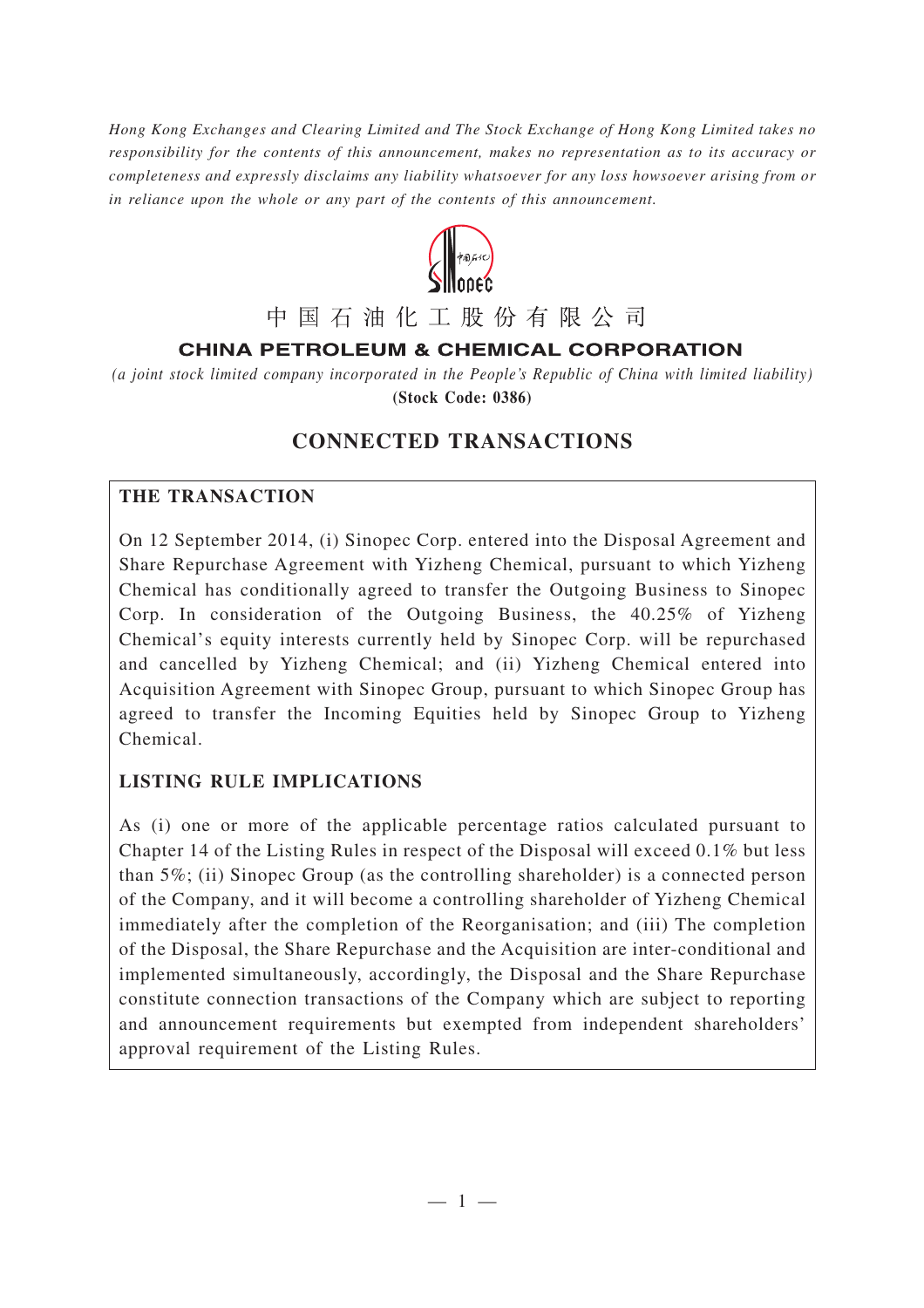#### **Risks of the Transaction**

The Transaction is conducted based on the principles of equity, fairness and openness, and has taken into account market risk and approval risk, which are specifically mentioned below, investors are cautioned to pay sufficient attention thereon.

### *The risk of failure to obtain approval for the Transaction*

The Transaction is a part of the material asset restructuring of Yizheng Chemical, and is a mutual pre-condition of, and for simultaneous implementation with, the asset purchase by way of share issuance by Yizheng Chemical under the material asset restructuring of Yizheng Chemical. Therefore, the Transaction is still subject to obtaining the approval or permission as detailed below by Yizheng Chemical for its material asset restructuring, including but not limited to: consent, permission or approval (as applicable) of the Hong Kong Stock Exchange, approval of whitewash waiver granted by Hong Kong SFC, approval of the material asset restructuring of Yizheng Chemical by SASAC, consideration and approval of the proposed Transaction by the general meeting and class meetings of Yizheng Chemical and the agreement to waive Sinopec Group from acquisition of shares of Yizheng Chemical by way of making an offer, and approval of the material asset restructuring of Yizheng Chemical by CSRC.

The above approval or permission matters are conditions precedent for the implementation of the Transaction, uncertainties exist in whether the relevant approvals will be obtained and the timing of obtaining the final approval, resulting in uncertainties on the implementation of the Transaction. If the Transaction fails to obtain the above approvals, the Transaction may be suspended, disrupted or cancelled, investors are cautioned to pay attention to the relevant risks involved.

#### *The risk of possible cancellation of the Transaction*

The Transaction and the asset purchase by way of share issuance by Yizheng Chemical together constitute the material asset restructuring of Yizheng Chemical. Excluding the effects from factors such as the overall trend of the stock market and the trends of peer industry segments, the share price of Yizheng Chemical did not have abnormal movements within 20 trading days prior to the announcement of price-sensitive material information. Although Yizheng Chemical has confidentiality measures in place according to the relevant requirements, however, during the process of material asset restructuring of Yizheng Chemical, abnormal fluctuations of the share price or abnormal trading of Yizheng Chemical may still occur to trigger the relevant regulatory requirements which may result in suspension, disruption or termination of the material asset restructuring of Yizheng Chemical leading to the cancellation of the Transaction.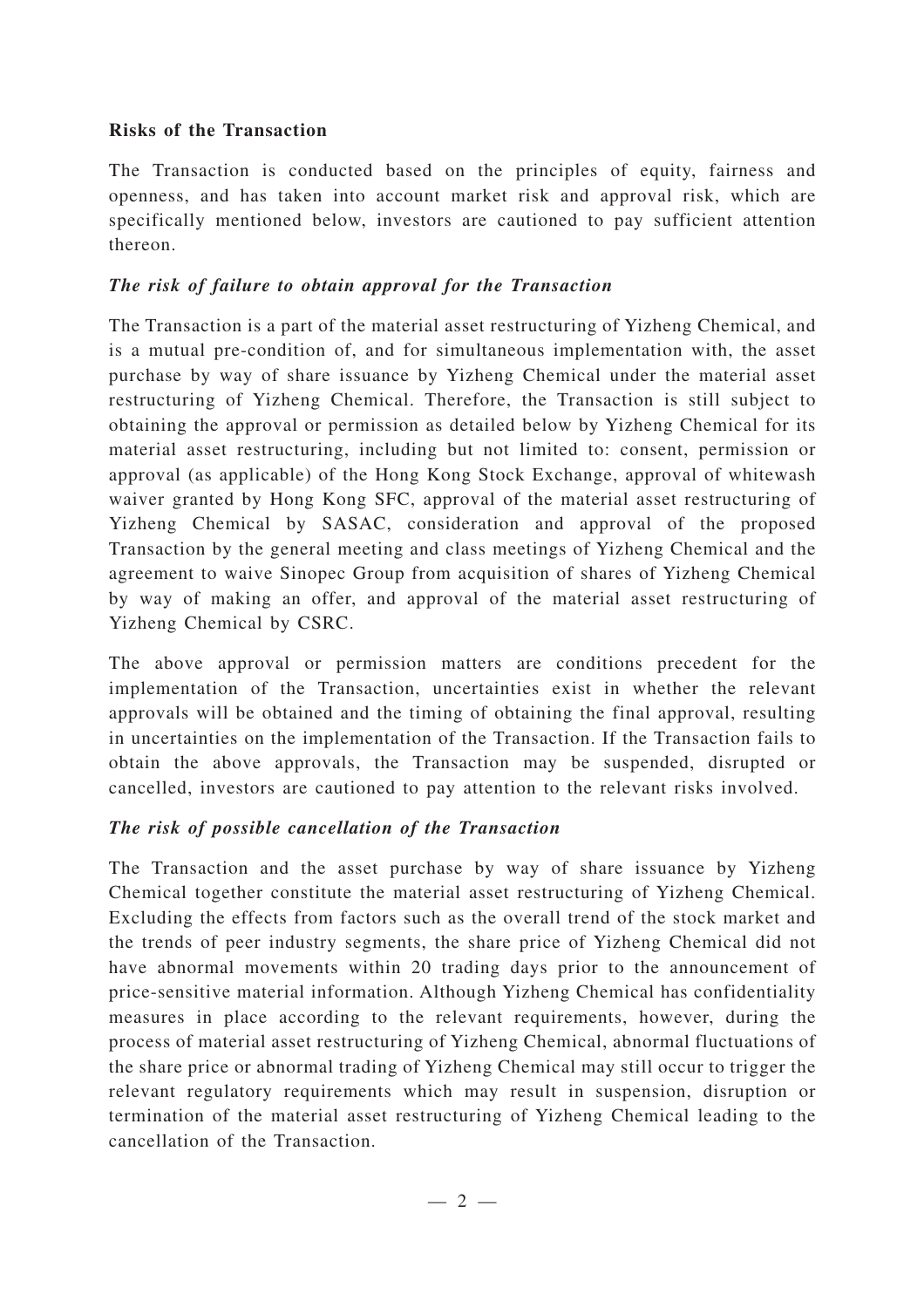### **INTRODUCTION**

On 12 September 2014, (i) Sinopec Corp. entered into the Disposal Agreement and Share Repurchase Agreement with Yizheng Chemical, pursuant to which Yizheng Chemical has conditionally agreed to transfer the Outgoing Business to Sinopec Corp. In consideration of the Outgoing Business, the 40.25% of Yizheng Chemical's equity interests currently held by Sinopec Corp. will be repurchased and cancelled by Yizheng Chemical; and (ii) Yizheng Chemical entered into Acquisition Agreement with Sinopec Group, pursuant to which Sinopec Group has agreed to transfer the Incoming Equities held by Sinopec Group to Yizheng Chemical.

### **Agreements in relation to the Disposal**

### **Disposal Agreement**

### **Date**

12 September 2014

### **Parties**

(a) The Company; and

(b) Yizheng Chemical

## **Assets to be disposed and consideration**

Subject to the terms and conditions of the Disposal Agreement, Yizheng Chemical has agreed to transfer or dispose of, and the Company has agreed to accept transfer of, the Outgoing Business.

The estimated aggregate consideration for the Disposal is approximately RMB6,491 million, which was determined with reference to the asset appraisal of the Outgoing Business as at 30 June 2014 prepared based on asset-based approach (the "**Initial Disposal Valuation**"). In consideration of the Outgoing Business, the 40.25% of the Yizheng Chemical's equity interests currently held by Sinopec Corp. will be repurchased by Yizheng Chemical pursuant to the Disposal Agreement. The difference between the consideration of the Outgoing Business and that of the repurchased shares of RMB188 million will be offset by cash consideration to be paid by Sinopec Corp. within 20 business days after the completion date of the Share Repurchase Agreement (the "**Cash Consideration**"). The consideration is subject to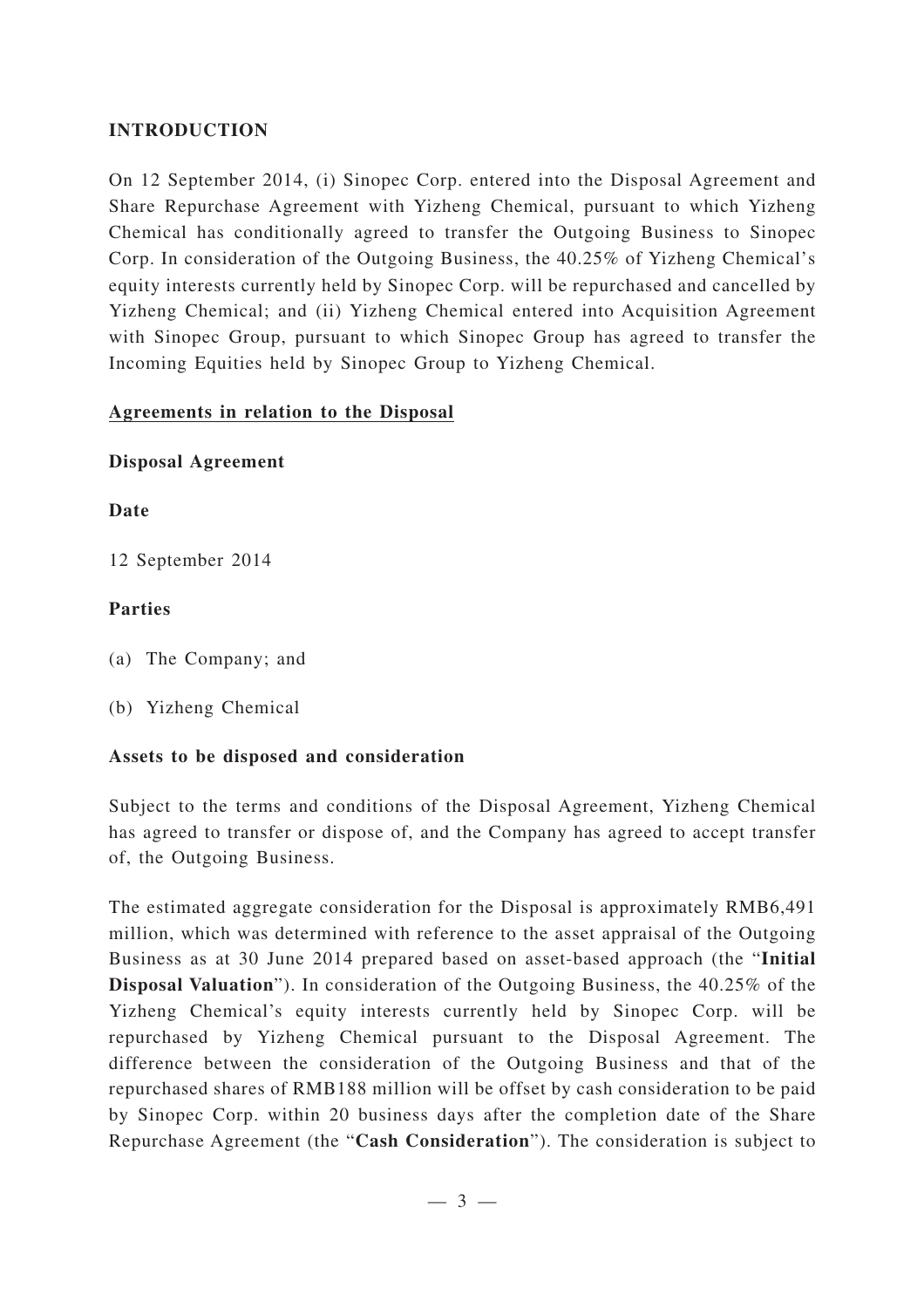adjustment according to the final asset appraisal of the Outgoing Business as at the completion date of the Disposal Agreement (the "**Final Disposal Valuation**"). In the event that the net assets value of the Outgoing Business in the Final Disposal Valuation exceeds the net assets value of the Outgoing Business in the Initial Disposal Valuation, the difference shall be offset by way of cash payment by Sinopec Corp. to Yizheng Chemical within three months after the completion of the Disposal. In the event that the net assets value of the Outgoing Business in the Final Disposal Valuation falls below the net assets value of the Outgoing Business in the Initial Disposal Valuation, the difference shall be offset by way of cash payment by Yizheng Chemical to Sinopec Corp. within three months after the completion of the Disposal.

#### **Conditions for the Disposal Agreement to become effective**

The Disposal Agreement shall become effective upon each of the following conditions being satisfied:

- (a) that the Share Repurchase Agreement and Acquisition Agreement have been duly signed and the conditions for them to become effective have been satisfied;
- (b) the Disposal and the Share Repurchase being duly approved by the board of directors of Sinopec Corp.;
- (c) the approval of the Reorganisation by the Shareholders at the general meeting and class meetings of Yizheng Chemical;
- (d) the approvals of the Reorganisation by SASAC and CSRC; and
- (e) the approvals of the Reorganisation by the Securities and Futures Commission and the Stock Exchange (if applicable).

As at the date of this announcement, condition (b) has already been fulfilled.

In the event that not all the conditions for the Disposal Agreement to become effective have been fulfilled, the Disposal Agreement shall be of no further effect and no party shall have any claim against or liability or obligation to the other party save in respect of any deliberate or serious defect (including but not limited to any breach of mandatory requirements under any applicable laws and regulations) causing any of the conditions set out above unable to be fulfilled.

—4—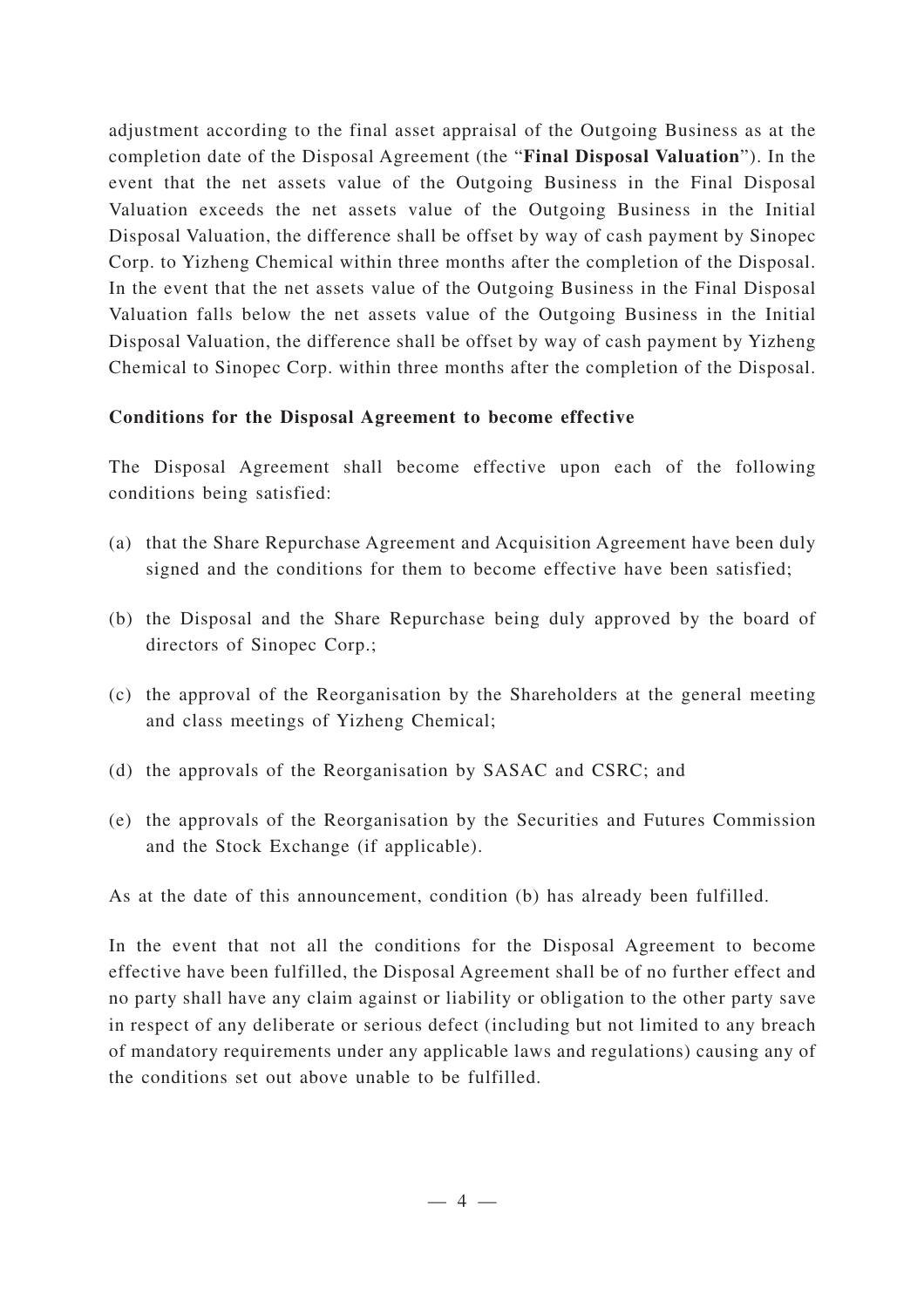### **Conditions to completion of the Disposal Agreement**

The completion of the Disposal Agreement is conditional upon the following conditions being satisfied:

- (a) Yizheng Chemical shall deliver to Sinopec Corp. the duly certified copy of the resolution(s) of the general meeting and class meeting in relation to the approval of the Reorganisation;
- (b) Yizheng Chemical shall transfer the physical assets in the Outgoing Business to ensure Sinopec Corp. can take over the Outgoing Business on the completion date of the Disposal Agreement;
- (c) Yizheng Chemical shall deliver to Sinopec Corp. all title documents relating to the Outgoing Business, and administrative permissions, qualifications and approval documents in relation to the operation of the business, relevant qualifications documents shall be undertaken by Sinopec Corp. or its designated third parties;
- (d) Yizheng Chemical shall deliver to Sinopec Corp. all contracts, agreements, transaction notes, correspondences and other information relating to the Outgoing Business and business;
- (e) Yizheng Chemical shall deliver to Sinopec Corp. all business records, operation records, operation data, operation statistic information, manuals, maintenance handbook as well as technology-related records, documents, statistics, drawings, manuals, books in relation to the techniques and other information on research and development projects (recorded in written, stored in computer or otherwise preserved) relating to the Outgoing Business; and
- (f) Yizheng Chemical shall deliver to Sinopec Corp. a detailed list of clients, suppliers, agents, distributors and other related information, and provide assistance for Sinopec Corp. to establish connections with the aforesaid business partners.

Solely for the purpose of facilitating the completion procedures of Outgoing Business, Yizheng Chemical may contribute to establish a wholly-owned subsidiary, which the relevant qualifications, contracts and businesses of the Outgoing Business shall be undertaken by such subsidiary, while the equity interests held by Yizheng Chemical shall be delivered to Sinopec Corp. in the completion date, subject to the prior written consent of Sinopec Corp and according to the instruction of Sinopec Corp.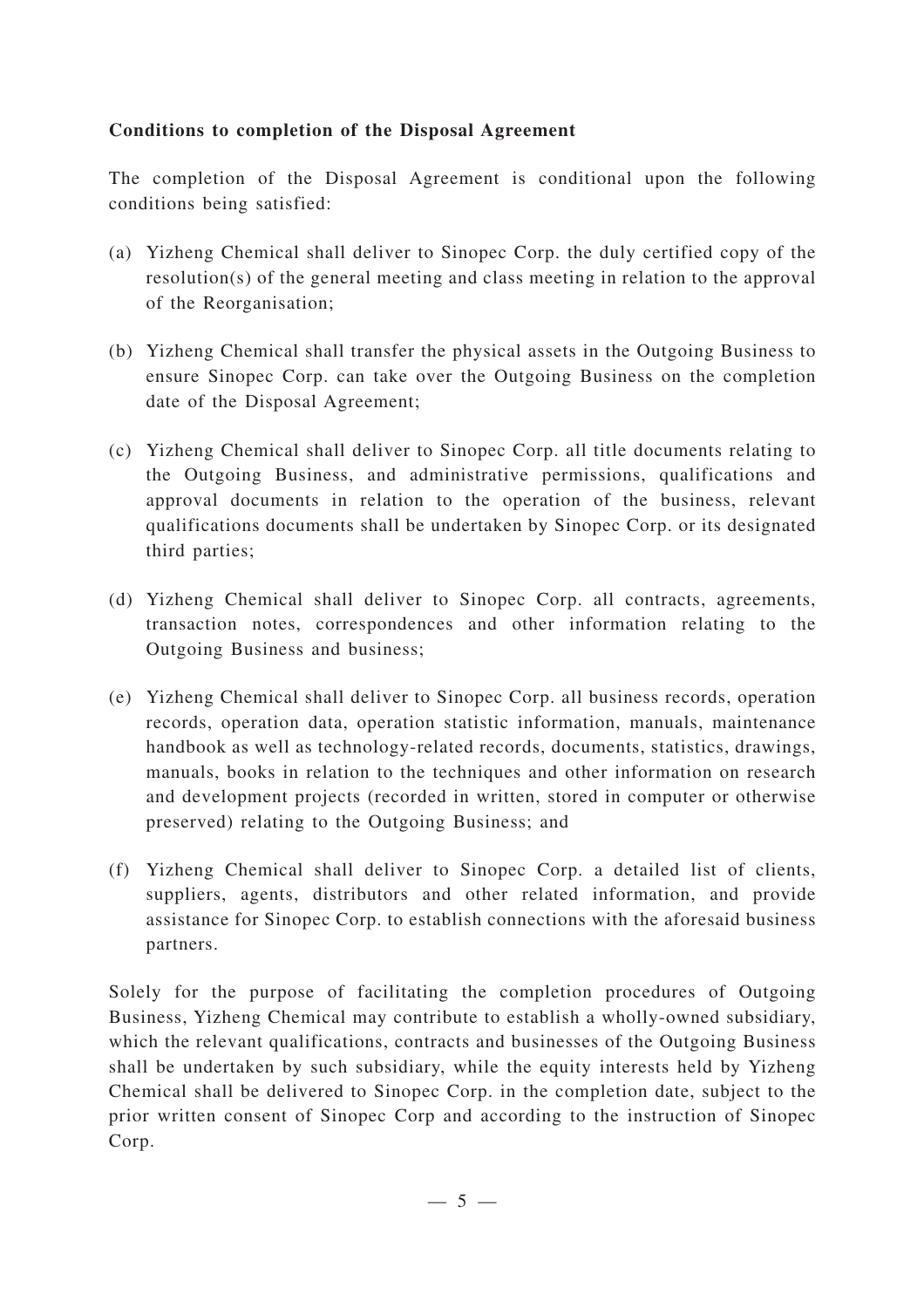The completions of each of the Transaction Agreements are inter-conditional. In the event that any one of the Transaction Agreements cannot be completed within the period to be agreed by the parties thereto, the transactions contemplated under the Transaction Agreements will not proceed.

## **Profit and Loss in respect of the Outgoing Business**

Sinopec Corp. and Yizheng Chemical agreed that, upon fulfilment of all the conditions for the Disposal Agreement to become effective, all the profit and loss in relation to the Outgoing Business arising from or incurred during the period commencing from 30 June 2014 to the completion date of the Disposal Agreement shall belong to or be borne by Yizheng Chemical.

## **Share Repurchase Agreement**

**Date**

12 September 2014

## **Parties**

- (a) Yizheng Chemical; and
- (b) Sinopec Corp.

# **Shares to be repurchased**

Subject to the terms and conditions of the Share Repurchase Agreement, Yizheng Chemical has agreed to repurchase and cancel the 40.25% of Yizheng Chemical's equity interests currently held by Sinopec Corp., a total of 2,415 million A shares.

The estimated aggregate consideration for the repurchased shares is RMB6,303.15 million, which was determined with reference to the market capitalisation of Yizheng Chemical calculated based on its A share price. As of the date of this announcement, the A share price of Yizheng Chemical is RMB2.78 (equivalent to HK\$3.45). The repurchase price for each repurchased share is RMB2.61 (equivalent to HK\$3.24) (the average closing price of the last 20 trading days as quoted on the SSE), which represents:

- (a) a premium of approximately 83.05% over the closing price of HK\$1.77 per share as quoted on the Stock Exchange on the Last Trading Day;
- (b) a premium of approximately 82.02% over the average closing price of HK\$1.78 per share as quoted on the Stock Exchange for the last five trading days up to and including the Last Trading Day;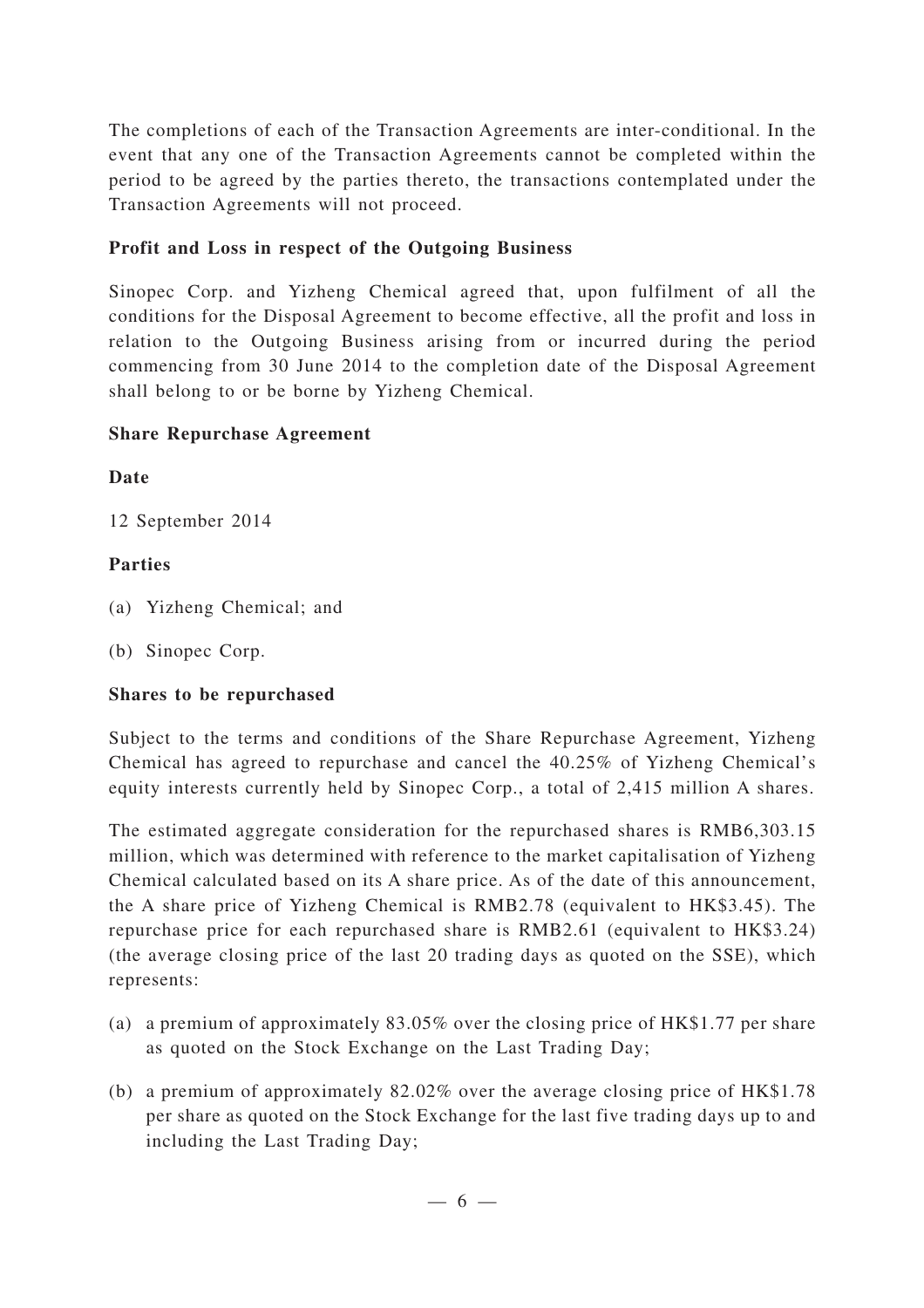- (c) a premium of approximately 85.14% over the average closing price of HK\$1.75 per share as quoted on the Stock Exchange for the last ten trading days up to and including the Last Trading Day; and
- (d) a premium of approximately 86.21% over the average closing price of HK\$1.74 per share as quoted on the Stock Exchange for the last thirty trading days up to and including the Last Trading Day;
- (e) a discount of approximately 6.09% over the closing price of RMB2.78 (equivalent to HK\$3.45) per share as quoted on the SSE on the Last Trading Day; and
- (f) a premium of approximately 191.89% over the audited net assets value attributable to equity holders of Yizheng Chemical per share of approximately HK\$1.11, calculated based on the Yizheng Chemical's audited net asset value of HK\$6,637 million as at 30 June 2014.

The difference between the consideration of the Outgoing Business and that of the repurchased shares will be offset by payment of the Cash Consideration by Sinopec Corp. within 20 business days after the completion date of the Asset Disposal Agreement.

## **Conditions for the Share Repurchase Agreement to become effective**

The Share Repurchase Agreement shall become effective upon each of the following conditions being satisfied:

- (a) that the Disposal Agreement and Acquisition Agreement have been duly signed and the conditions for them to become effective have been satisfied;
- (b) the Disposal and the Share Repurchase being duly approved by the board of directors of Sinopec Corp.;
- (c) the approval of the Reorganisation by the Shareholders at the general meeting and class meetings of Yizheng Chemical;
- (d) the approvals of the Reorganisation by SASAC and CSRC; and
- (e) the approvals of the Reorganisation by the Securities and Futures Commission and the Stock Exchange (if applicable).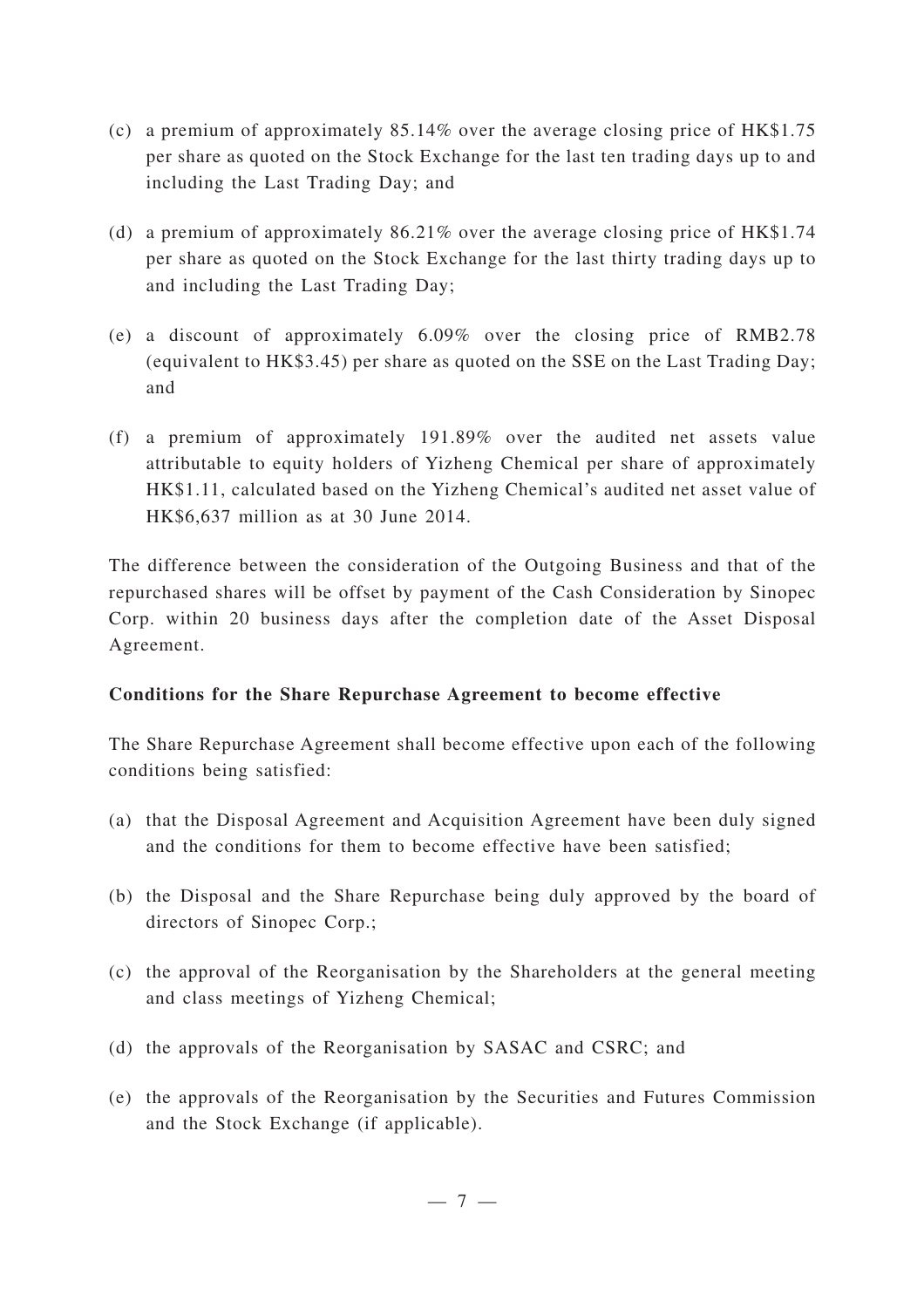As at the date of this announcement, condition (b) has already been fulfilled.

In the event that not all the conditions for the Share Repurchase Agreement to become effective have been fulfilled, the Share Repurchase Agreement shall be of no further effect and no party shall have any claim against or liability or obligation to the other party save in respect of any deliberate or serious defect (including but not limited to any breach of mandatory requirements under any applicable laws and regulations) causing any of the conditions set out above unable to be fulfilled.

## **Completion of the Share Repurchase Agreement**

Within ten business days after all conditions for the Share Repurchase Agreement have been satisfied, Sinopec Corp. and Yizheng Chemical shall complete the procedures in relation to the transfer of the repurchased shares, after which Yizheng Chemical shall complete the procedures in relation to the de-registration of the repurchased shares within ten business days.

Sinopec Corp. is not entitled to any rights, obligations or responsibilities in relation to its shareholding in Yizheng Chemical pursuant to the articles of association of Yizheng Chemical upon the completion of the Share Repurchase Agreement.

The completions of each of the Transaction Agreements are inter-conditional. In the event that any one of the Transaction Agreements cannot be completed within the period to be agreed by the parties thereto, the transactions contemplated under the Transaction Agreements will not proceed.

## **Agreement in relation to the Acquisition**

## **Acquisition Agreement**

**Date**

12 September 2014

## **Parties**

- (a) Yizheng Chemical; and
- (b) Sinopec Group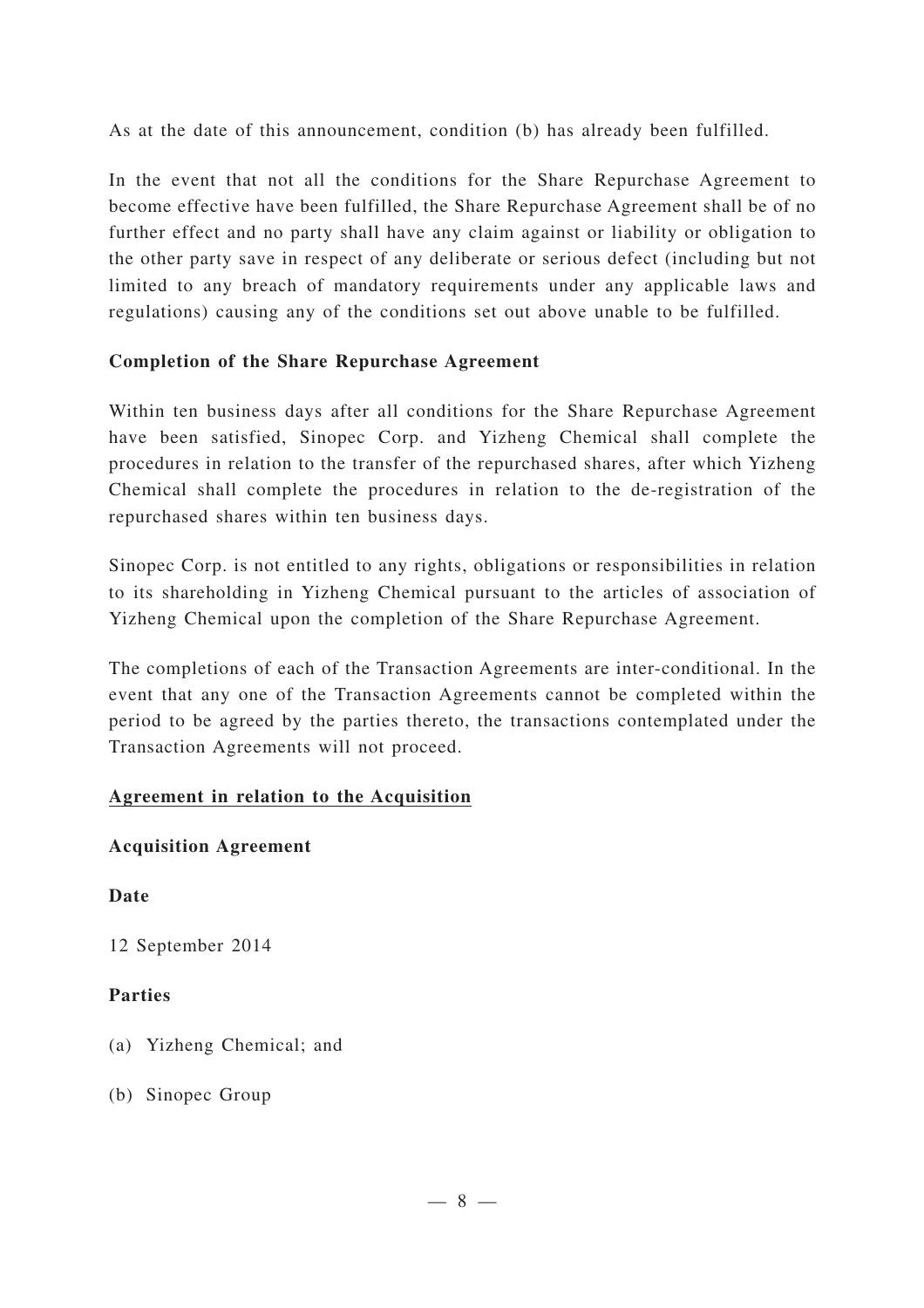#### **The Acquisition and Consideration**

Subject to the terms and conditions of Acquisition Agreement, Sinopec Group has agreed to transfer, and Yizheng Chemical has agreed to accept transfer of, the Incoming Equities.

The estimated aggregate consideration for the Acquisition is approximately RMB24,075 million, which was determined with reference to the valuation of the book value of the Incoming Equities as at 30 June 2014 prepared based on asset-based approach.

Such consideration shall be settled by the issue of 9,224 million Consideration Shares at the price of RMB2.61 (equivalent to HK\$3.24) per Consideration Share by Yizheng Chemical to Sinopec Group.

## **Conditions for Acquisition Agreement to become effective**

Acquisition Agreement shall become effective upon each of the following conditions being satisfied:

- (a) that the Share Repurchase Agreement and the Disposal Agreement have been duly signed and the conditions for them to become effective have been satisfied;
- (b) the Disposal and the Share Repurchase being duly approved by the board of directors of Sinopec Corp.;
- (c) the approval of the Reorganisation being duly approved by the board of directors of Sinopec Group;
- (d) the approval of the Reorganisation by the Shareholders at the general meeting and class meetings of Yizheng Chemical and Sinopec Group is not required to purchase the shares of the Company by the way of offer (including but not limited to the resolution(s) in relation to the whitewash waiver);
- (e) the approvals of the Reorganisation by SASAC and CSRC;
- (f) the approvals of the Reorganisation by the Securities and Futures Commission and the Stock Exchange (if applicable) (including but not limited to the granting of the whitewash waiver);
- As at the date of this announcement, condition (b) has already been fulfilled.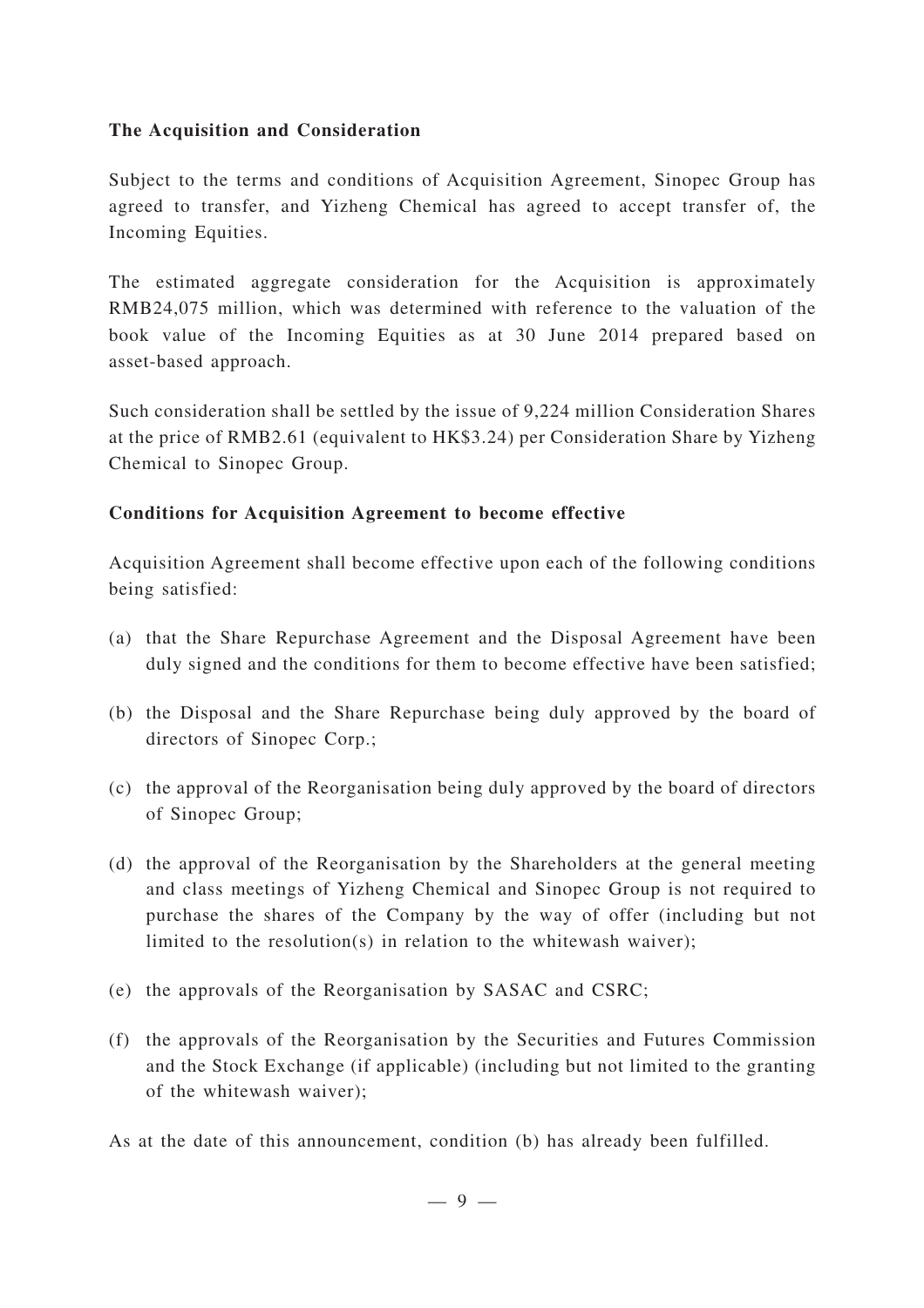In the event that not all the conditions for Acquisition Agreement to become effective have been fulfilled, Acquisition Agreement shall be of no further effect and no party shall have any claim against or liability or obligation to the other party save in respect of any deliberate or serious defect (including but not limited to any breach of mandatory requirements under any applicable laws and regulations) causing any of the conditions set out above unable to be fulfilled.

# **Conditions to Completion of Acquisition Agreement**

Completion of Acquisition Agreement is conditional upon the following condition being satisfied:

Sinopec Group shall, as soon as practical following the conditions for Acquisition Agreement to become effective have been satisfied, procure SOSC to register Yizheng Chemical as the shareholder of the Incoming Equities in accordance with the applicable PRC laws and procedures. Yizheng Chemical shall become the shareholder of the SOSC at the completion date of Acquisition Agreement and be entitled to the rights and obligations relating to the Incoming Equities. Yizhang Chemical shall make its best efforts to issue the Consideration Shares after the transfer of the Incoming Equities.

The completions of each of the Transaction Agreements are inter-conditional. In the event that any one of the Transaction Agreements cannot be completed within the period to be agreed by the parties thereto, the transactions contemplated under the Transaction Agreements will not proceed.

## **The Consideration Shares**

The issue price of the Consideration Shares of RMB2.61 (equivalent to HK\$3.24) (the average closing price of the last 20 trading days as quoted on the SSE) represents:

- (a) a premium of approximately 83.05% over the closing price of HK\$1.77 per share as quoted on the Stock Exchange on the Last Trading Day;
- (b) a premium of approximately 82.02% over the average closing price of HK\$1.78 per share for the last five trading days up to and including the Last Trading Day;
- (c) a premium of approximately 85.14% over the average closing price of HK\$1.75 per share for the last ten trading days up to and including the Last Trading Day;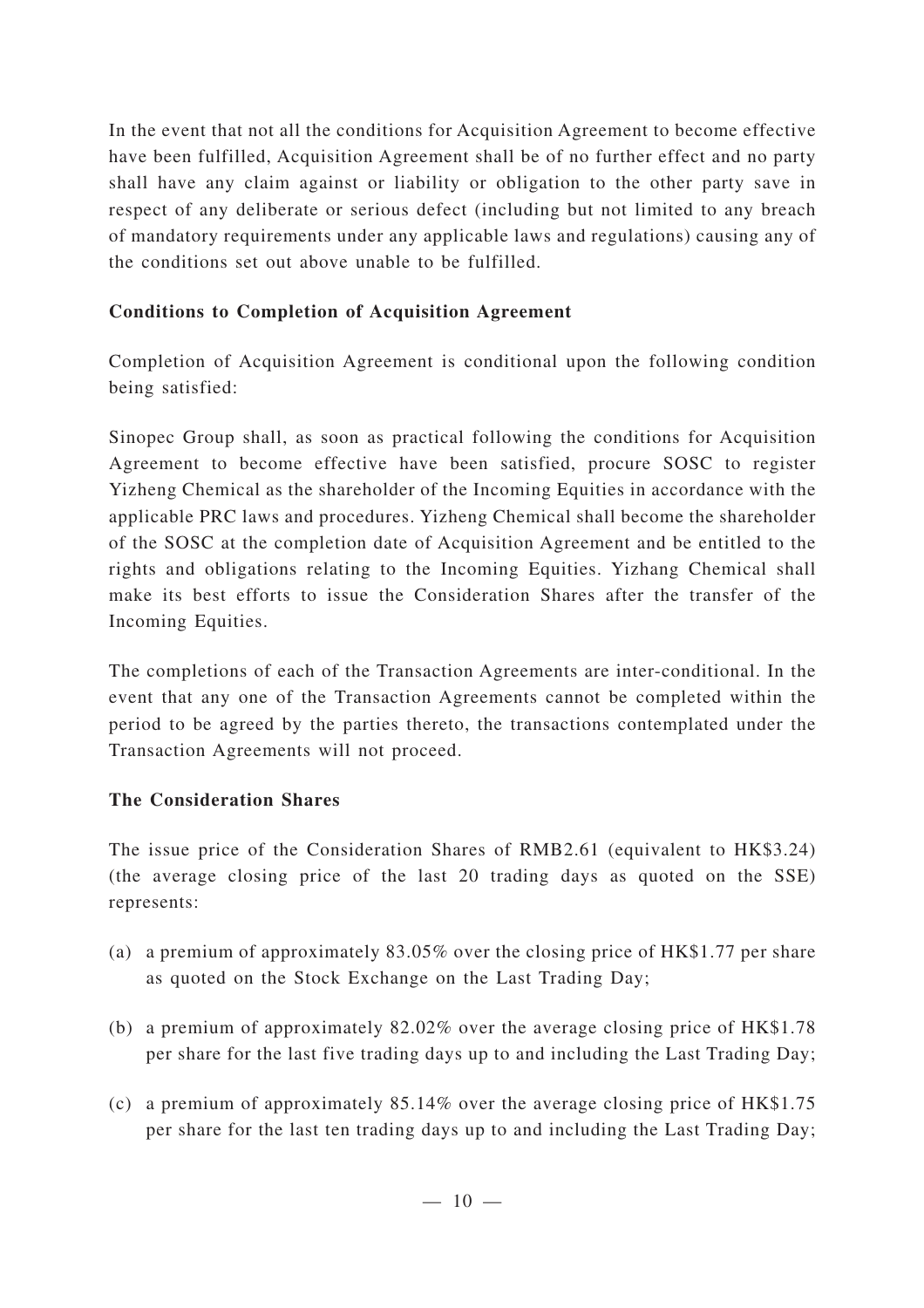- (d) a premium of approximately 86.21% over the average closing price of HK\$1.74 per share for the last thirty trading days up to and including the Last Trading Day;
- (e) a discount of approximately 6.09% over the closing price of RMB2.78 (equivalent to HK\$3.45) per share as quoted on the SSE on the Last Trading Day; and
- (f) a premium of approximately 191.89% over the audited net assets value attributable to equity holders of Yizheng Chemical per share of approximately HK\$1.11, calculated based on Yizheng Chemical's audited net asset value of HK\$6,637 million as at 30 June 2014.

The Consideration Shares represent approximately 153.73% of the issued share capital of Yizheng Chemical as at the date of this announcement and approximately 72.01% of the issued share capital of Yizheng Chemical as enlarged by the Consideration Shares.

The Consideration Shares shall at all times rank *pari passu* among themselves and with the shares in issue as at the date of issue of the Consideration Shares. The Consideration Shares will be issued pursuant to a specific mandate to be sought at the extraordinary general meeting of Yizheng Chemical.

## **Profit and Loss in respect of the Incoming Equities**

Sinopec Group and Yizheng Chemical agreed that, upon fulfilment of all the conditions for Acquisition Agreement to become effective, all the profit and loss in relation to the Incoming Equities arising from or incurred during the period commencing from 30 June 2014 to the completion date of Acquisition Agreement shall belong to or be borne by Sinopec Group.

## **Reason for disclosing the terms of Acquisition Agreement in this announcement**

Despite the fact that the Company is not a party to Acquisition Agreement and the Acquisition does not constitute a transaction of the Company, but given the fact that each of the Transaction Agreements are inter-conditional, disclosure of the same would better enable the Company's shareholders to have an overview of the Reorganisation.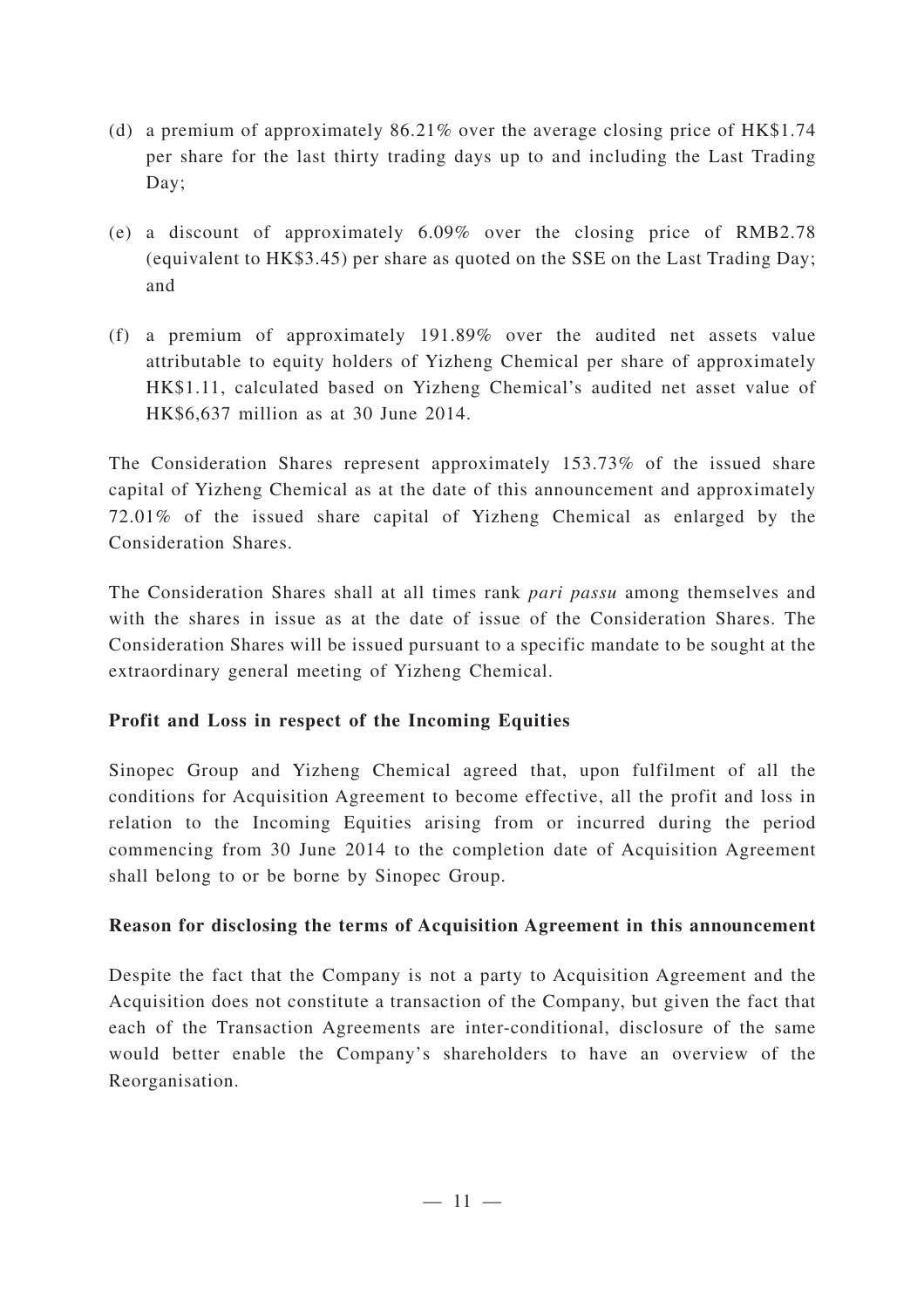### **FUND RAISING ACTIVITIIES IN THE PAST TWELVE MONTHS**

The Company had no equity fund raising activities in the past twelve (12) months immediately prior to the date of this announcement.

### **INFORMATION ON THE OUTGOING BUSINESS**

#### *Yizheng Chemical*

Yizheng Chemical is a joint stock company incorporated in the PRC with limited liability and the shares of Yizheng Chemical are listed on the Main Board of the Stock Exchange and the Shanghai Stock Exchange. It principally engaged in the production and sales of polyester chips and polyester fibre, and production of its raw material pure terephthalic acid ("PTA"). Its principal activities include production and distribution of chemical fibre and petrochemical products, production of raw and auxiliary materials and textile machinery, research and development in textile technology, transportation and technological support for products manufactured by Yizheng Chemical.

Based on the audited financial statements of Yizheng Chemical for the years ended 31 December 2011, 31 December 2012 and 31 December 2013 and the six months ended 30 June 2014 prepared in accordance with CASBE, the financial data of Yizheng Chemical, are set out as below:

*Unit: RMB million*

|                     | As at<br>2011 | As at<br>31 December 31 December 31 December<br>2012 | As at<br>2013 | As at<br>30 June<br>2014 |
|---------------------|---------------|------------------------------------------------------|---------------|--------------------------|
| <b>Total Assets</b> | 11,449.60     | 11,138.20                                            | 10,629.30     | 8,839.79                 |
| Total liabilities   | 2,418.97      | 2,588.87                                             | 3,532.82      | 3,493.50                 |
| Net assets          | 9,030.63      | 8,549.34                                             | 7,096.49      | 5,346.29                 |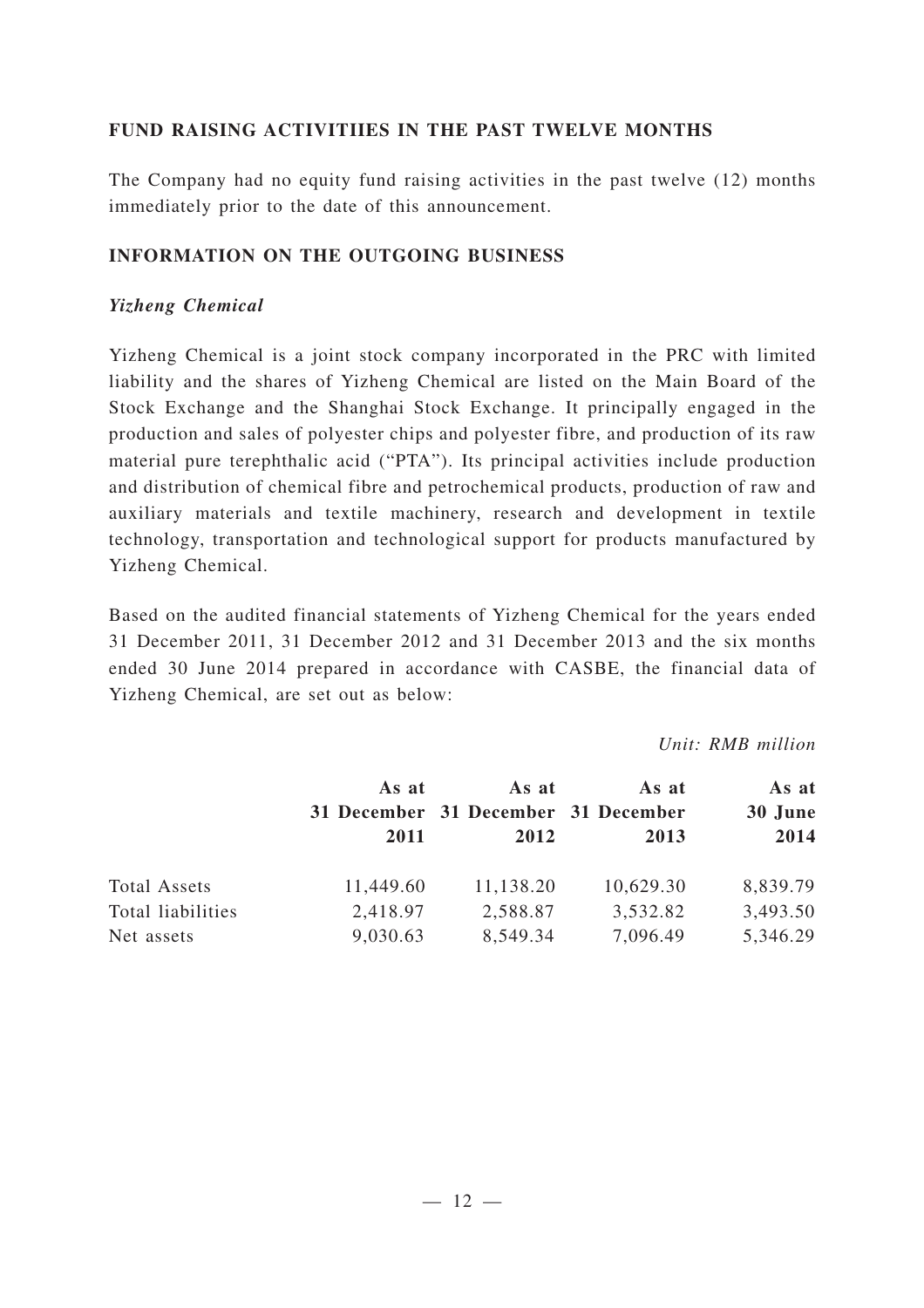|                             | For the year<br>ended | For the year<br>ended | For the year | For the six<br>ended months ended |
|-----------------------------|-----------------------|-----------------------|--------------|-----------------------------------|
|                             | 31 December           | 31 December           | 31 December  | 30 June                           |
|                             | 2011                  | 2012                  | 2013         | 2014                              |
| Revenue                     | 20,179.77             | 16,987.92             | 17,677.17    | 7,924.42                          |
| Profit/ (loss)              |                       |                       |              |                                   |
| before tax                  | 1,038.36              | (539.54)              | (1,215.67)   | (1,676.50)                        |
| Net profit/ $(\text{loss})$ |                       |                       |              |                                   |
| attributable to             |                       |                       |              |                                   |
| Yizheng                     |                       |                       |              |                                   |
| Chemical's                  |                       |                       |              |                                   |
| ordinary equity             |                       |                       |              |                                   |
| shareholders                |                       |                       |              |                                   |
| after deduction             |                       |                       |              |                                   |
| of non-recurring            |                       |                       |              |                                   |
| profit or loss              | 792.81                | (382.83)              | (1,413.85)   | (1,741.64)                        |

#### **INFORMATION ON SOSC**

#### **SOSC**

SOSC is one of the largest integrated providers of oil engineering and oilfield technical services as well as the earliest offshore oil and gas exploration service provider in China. Possessing a highly professional engineering technical team with extensive experience, leading technologies and advanced equipment in the oil and gas engineering and technical service industry, while aggressively developing cloud computing technology for enhancing the management, handling, analyzing of data and the exploration capacity. SOSC is able to implement engineering projects under different types of complicated geographical landscapes and geological conditions. As of the date of this announcement, SOSC is operating oil and gas engineering projects within 561 state licensed prospects.

Being one of the few oilfield engineering technical service companies in the world possessing a comprehensive technological system for the full industrial chain covering the entire lifecycle of oil and gas exploration and development, SOSC aims at world class integrated international petroleum engineering technical service providers as strategic targets, strives to expand business operations from onshore to offshore, from domestic to overseas, from regular to non-regular energy businesses, from single project service to integrated oil deposit services, exerts great efforts in developing high-end services and realizes difference in market positioning, to offer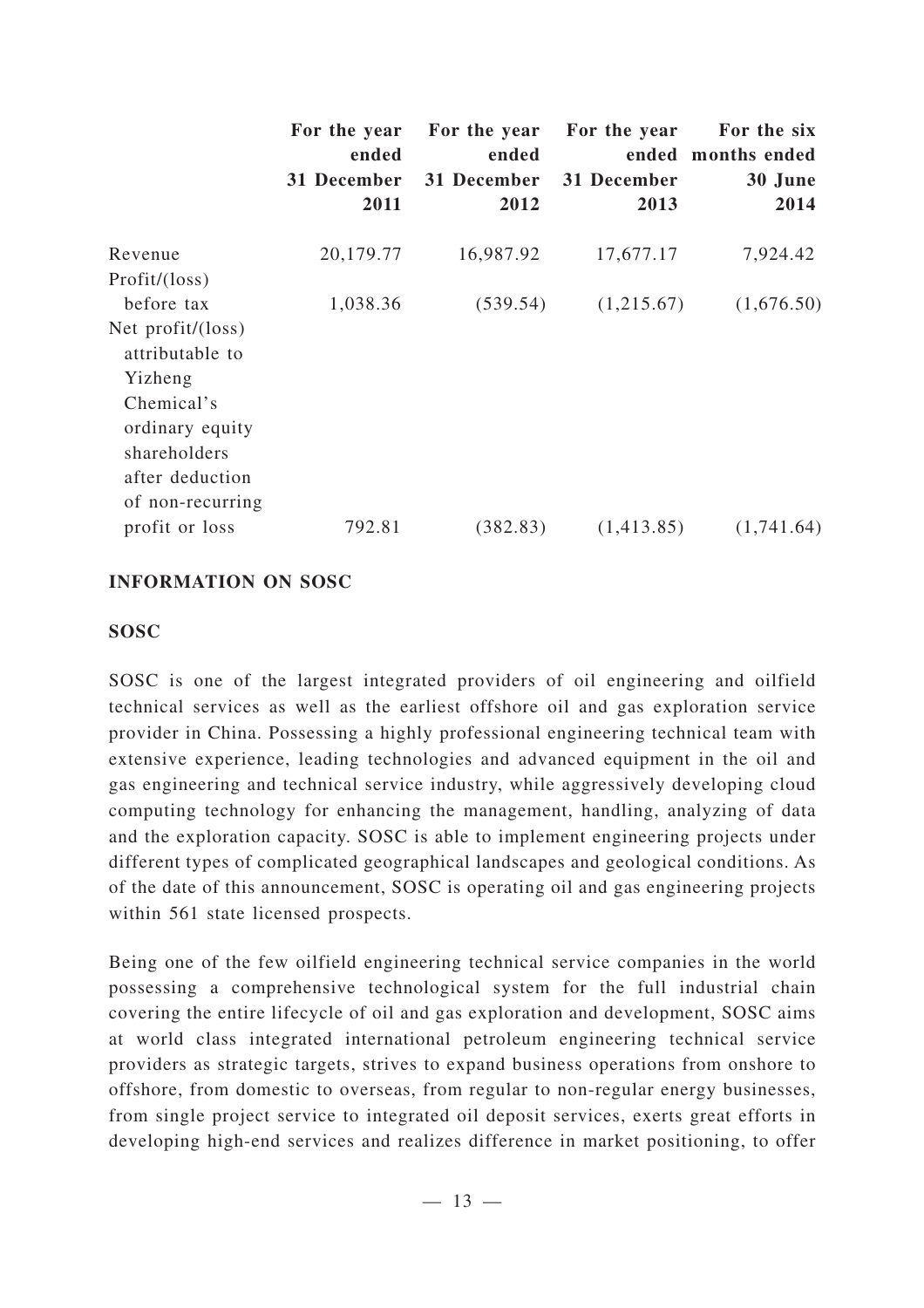all round services to the entire industrial chain of oil and gas exploration and development. SOSC serves a large number of developed oilfields, establishing a customer base with stable growth.

By leveraging its world leading professional technologies and professional experience in the areas of complicated oil and gas reservoir, sour gas reservoir and unconventional energy, SOSC also improves its technical equipment capabilities and expands the scope of engineering technical services at the same time while maintaining its traditional advantages, in order to capture development opportunities in emerging development areas of the oil and gas engineering technical service industry, increase market share and enhance profitability. More specifically, SOSC relies on its leading technologies and advanced experience in the aspects of geophysical, drilling and completion, logging, downhole special operations, integrated oil reservoir services, and engineering and construction services to provide strong support in projects, such as its stable development of Shengli Oilfield, the second largest oilfield in China, for a consecutive period of 18 years, the construction of production capacity for Fuling shale gas field, a national level demonstration zone for shale gas development, the construction of production capacity for super-huge sour gas field at Puguang in Sichuan, and the construction of production capacity for Tahe oilfield, the first Paleozoic marine oil and gas field in China. Apart from regular oil and gas exploration and development businesses, it also pursue stable business developments in a number of emerging areas such as the development of shale gas, tight gas, sour gas reservoir, coal bed methane and geothermal resources.

In recent years, SOSC's business in overseas oilfield service market recorded rapid developments, a global network for market development and operations was established and integrated oil reservoir services were provided in international markets. Having adopted a mode of fee calculations with incentives and the timely introduction of an incentive mechanism on the basis of additional production of oil and gas, the advantage arising from a complete business chain has given its full display for realizing a differentiated market position from other international oil and gas services companies. As of 30 June 2014, SOSC was performing 403 project contracts in 35 countries (excluding China) with contract value of US\$14.85 billion. From 2011 to 2013, revenue from overseas business of SOSC increased at a CAGR of 28.7%.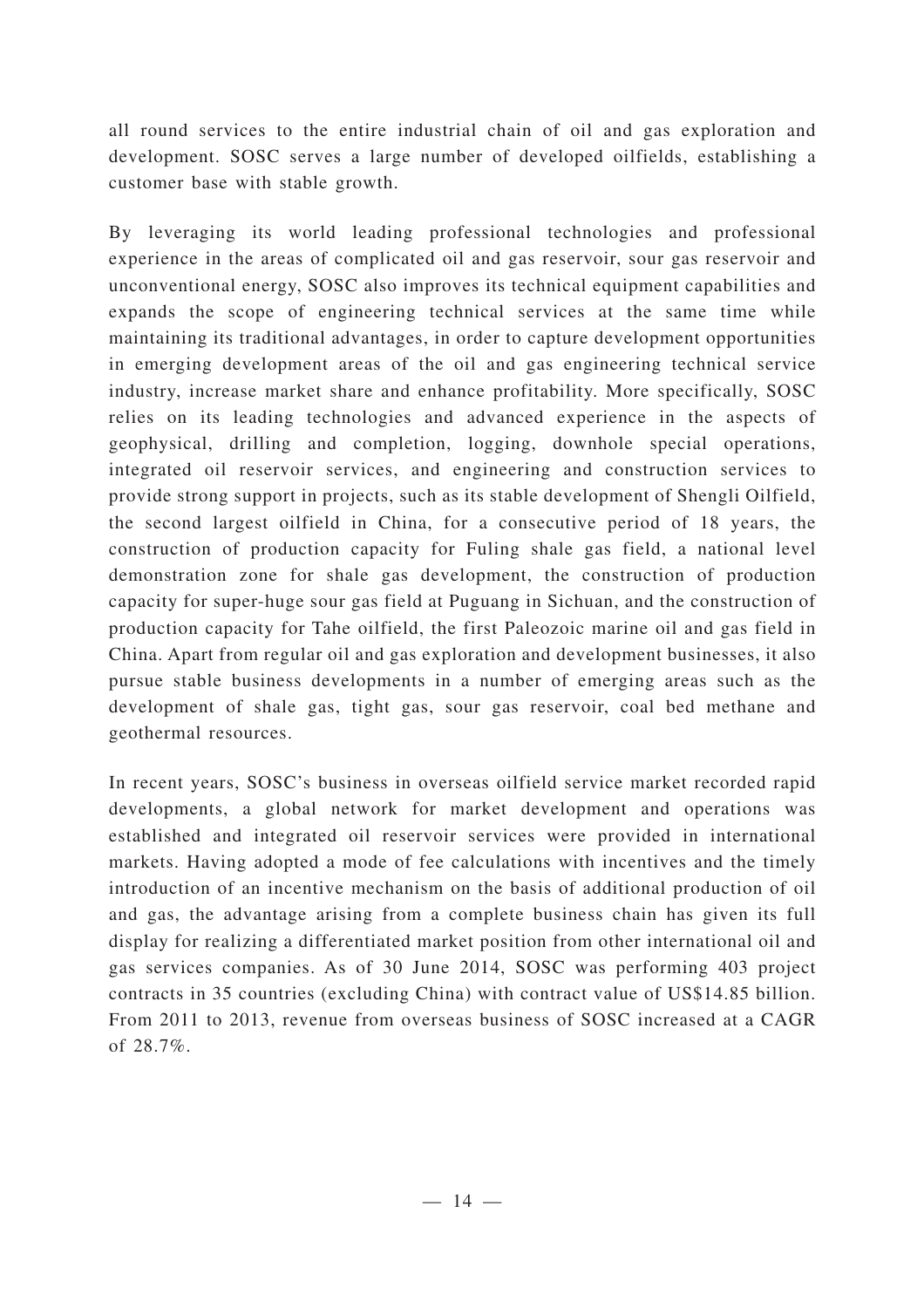SOSC has strong research and development capabilities, with 3 research institutes, 5 design companies and 42 research institutes on various types of professional technologies established to date, 54 laboratories and full size scientific experimental wells have been constructed, which are mainly engaging in a comprehensive range of professional technological researches and developments, technical services and prospecting designs in the areas of geophysics, well drilling, drilling fluids, cementation, completion, prospecting, logging, reservoir reconstruction, oil testing trials, overhaul sidetrack drilling, petroleum tools, and engineering construction, etc.

#### *Financial Information*

Based on the audited financial statements of SOSC for the three years ended 31 December 2013 and the six months ended 30 June 2014 prepared in accordance with CASBE, the financial data of SOSC, on a consolidated basis, are set out as below:

#### *Unit: RMB million*

|                                                | As at        | As at        | As at                   | As at        |
|------------------------------------------------|--------------|--------------|-------------------------|--------------|
|                                                | 31 December  |              | 31 December 31 December | 30 June      |
|                                                | 2011         | 2012         | 2013                    | 2014         |
| Total Assets                                   | 61,974.76    | 74,951.13    | 81,926.04               | 76,672.98    |
| Total liabilities                              | 46,043.73    | 53,126.28    | 58,256.29               | 57,508.38    |
| Net assets                                     | 15,931.03    | 21,824.85    | 23,669.75               | 19,164.60    |
|                                                | For the year | For the year | For the year            | For the six  |
|                                                | ended        | ended        | ended                   | months ended |
|                                                | 31 December  | 31 December  | 31 December             | 30 June      |
|                                                | 2011         | 2012         | 2013                    | 2014         |
| Revenue<br>Profit/(loss)                       | 74,253.84    | 87,337.14    | 87,729.07               | 34,185.11    |
| before tax                                     | 1,598.89     | 1,528.08     | 2,230.44                | 1,502.41     |
| Net profit/(loss)<br>attributable to<br>SOSC's |              |              |                         |              |
| ordinary equity<br>shareholders                |              |              |                         |              |
| after deduction<br>of non-recurring            |              |              |                         |              |
| profit or loss                                 | 1,110.16     | 971.90       | 1,513.78                | 1,025.73     |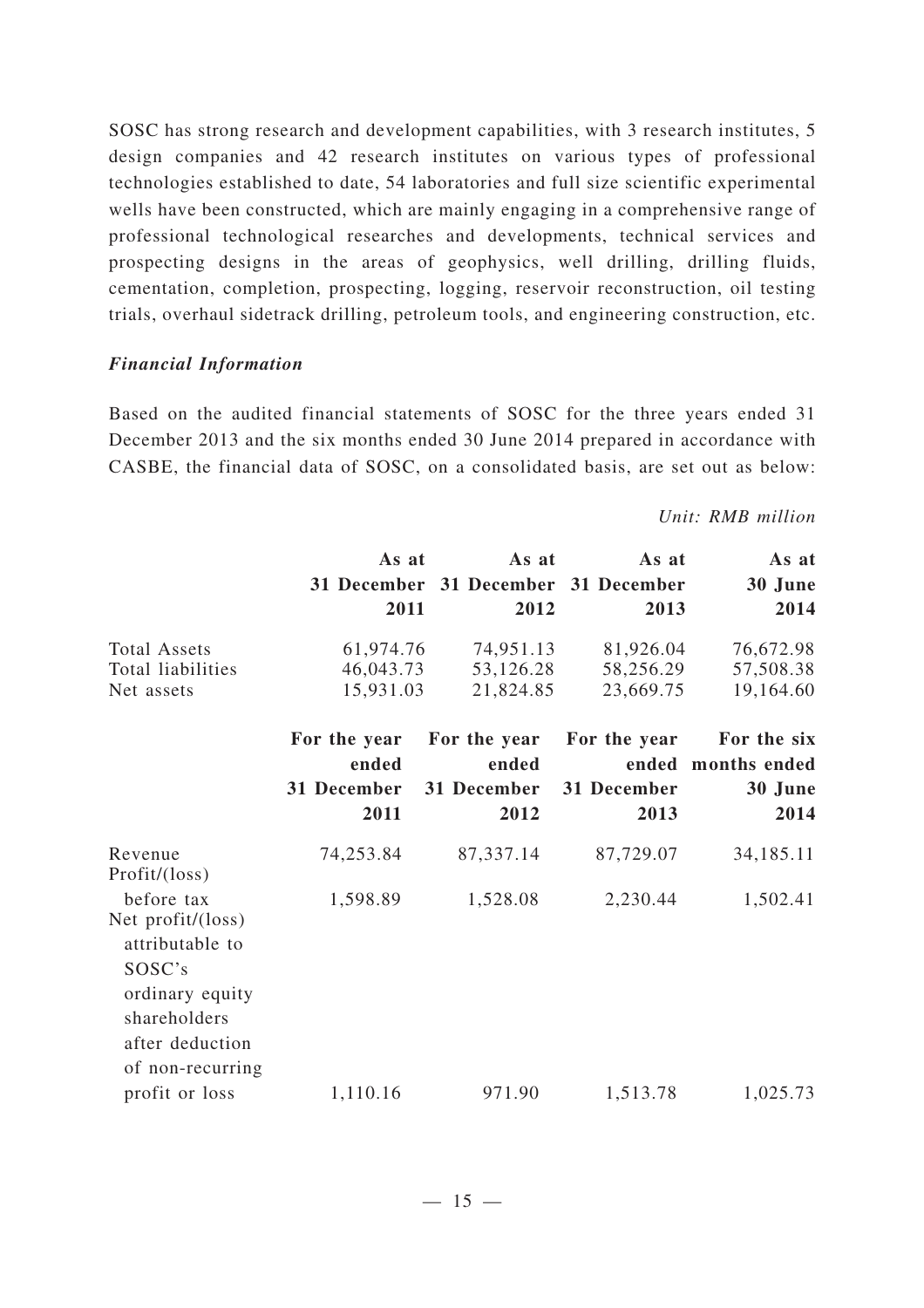#### *Shareholding structure*

Based upon the shares in issue for each of the companies identified below, as at the date of this announcement (and assuming no changes to such issued share capitals prior to completions of each of the Transaction Agreements), the simplified shareholding structure of the relevant companies before and after the completions of each of the Transaction Agreements will be as follows:-

#### *Before the completions of each of the Transaction Agreements*

The following reflects the simplified shareholding structure of the relevant companies as at the date of this announcement.



*\* Direct shareholding*

#### *After the completions of each of the Transaction Agreements*

The following reflects the simplified shareholding structure of the relevant companies upon completions of each of the Transaction Agreements.



*\* Direct shareholding*

Upon completions of each of the Transaction Agreements, SOSC will become a wholly owned subsidiary of Yizheng Chemical.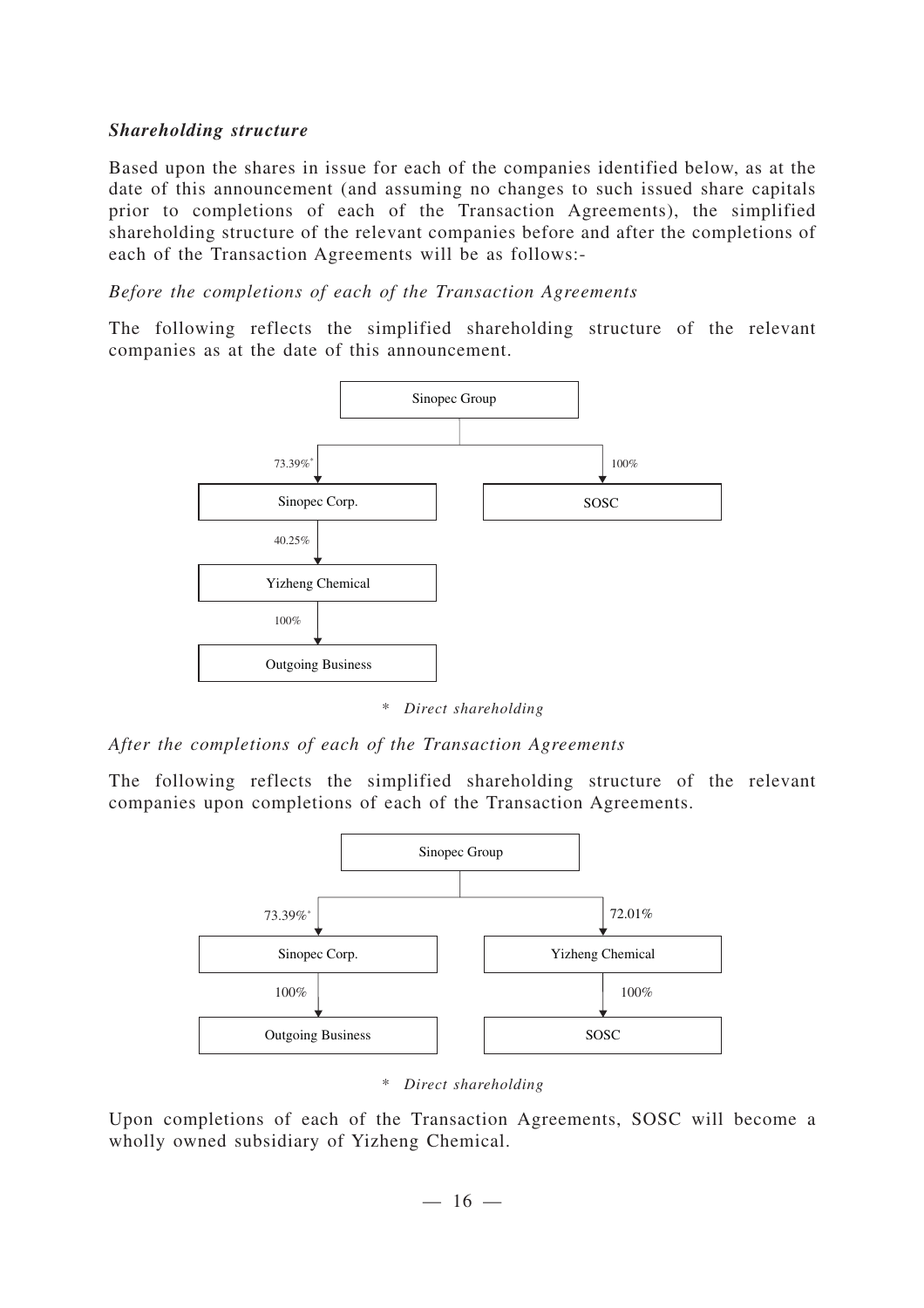# **REASONS FOR AND BENEFITS OF THE ENTRY OF THE DISPOSAL AGREEMENT AND THE SHARE REPURCHASE AGREEMENT**

Yizheng Chemical has been making loss for two consecutive years, and a delisting risk warning has been issued for special treatment of its A shares in March 2014. If Yizheng Chemical continues to make loss in 2014, pursuant to the SSE Listing Rules, trading in its A shares will be mandatorily suspended, and if Yizheng Chemical cannot turn profitable in its operation in 2015, its A shares will be delisted. The suspension of trading in and eventual delisting of Yizheng Chemical's A shares will directly cause the shares of Yizheng Chemical held by Sinopec Corp. to be unable to be traded and subject Sinopec Corp. to losses arising from a substantial decrease in the value of these shares. Successful implementation of the Reorganisation will effectively safeguard the interests of all shareholders of Yizheng Chemical and protect Sinopec Corp. from potential negative impacts of the delisting of Yizheng Chemical's A shares.

Upon completion of the transaction, all business and assets of Yizheng Chemical will be fully consolidated into Sinopec Corp., and a series of internal consolidation measures to lower cost, improve performance and coordinate operation can be carried out so as to improve the profitability of chemical fibre assets.

As the chemical fibre industry is currently at its low point, Sinopec Corp. will be able to acquire the business and assets of Yizheng Chemical through the transaction at a relatively low cost. In the event of a protracted downturn of the chemical fibre industry, the subject assets to be acquired in the transaction may face difficulties in turning profitable in operation in the short term. Taking into account the cyclical nature of the chemical fibre industry and further industry consolidation in the future, however, the issue of excessive polyester production capacity may be gradually relieved. In such case, Yizheng Chemical's assets will return to profitability and Sinopec Corp. will in turn benefit from the transaction.

Accordingly, the Directors (including the independent non-executive directors) believe that the terms of the Disposal Agreement and the Share Repurchase Agreement are fair and reasonable and the entry of the same is in the interests of the Company and the Shareholders as a whole.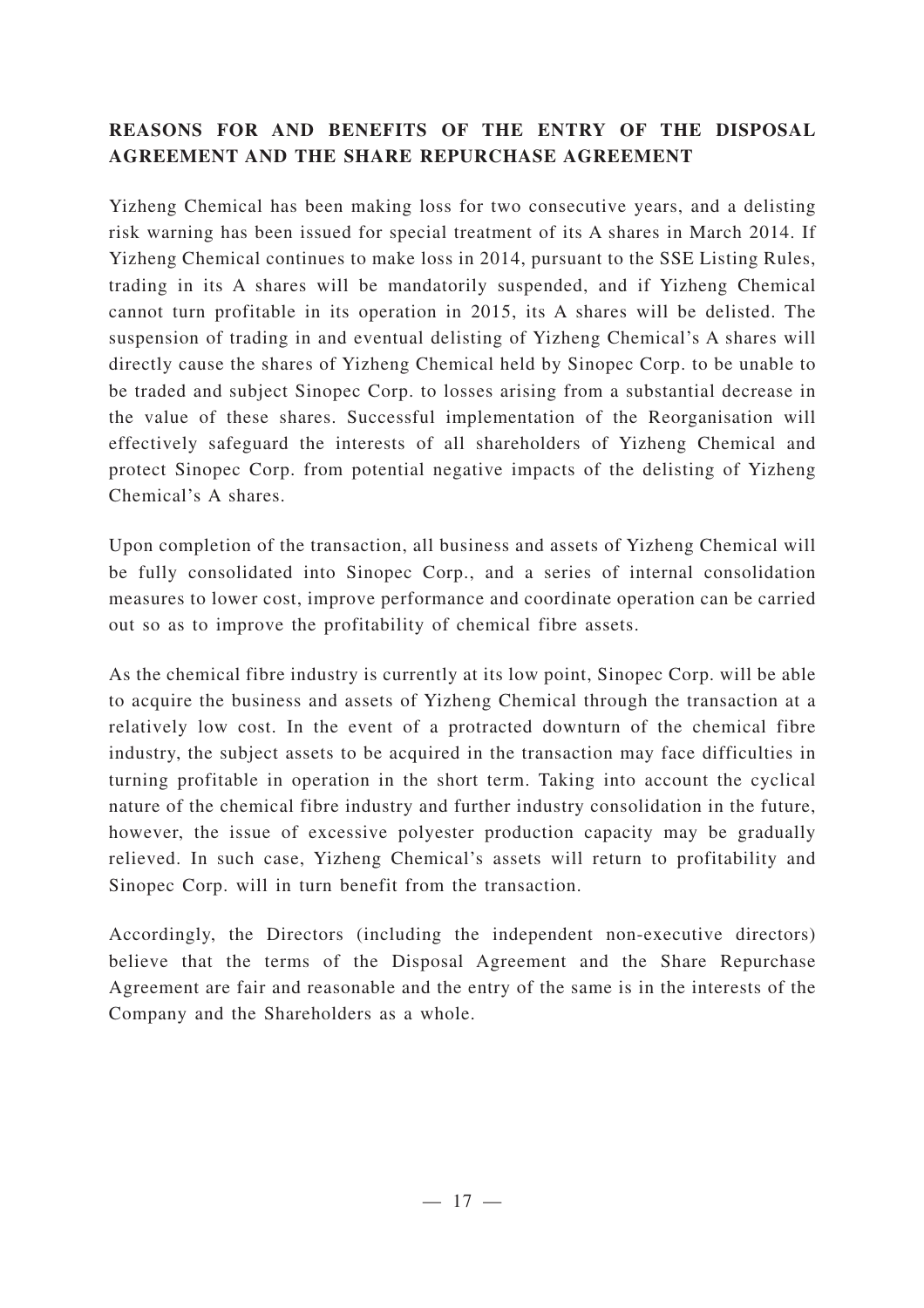### **Advice from the Independent Financial Advisor**

For the purpose of providing independent advice on the Transaction for the independent non-executive directors, Sinopec Corp. has appointed Somerley Capital Limited (the "Independent Financial Advisor") as an independent financial advisor for providing advice on the Transaction to the independent non-executive directors. The opinions of Somerley Capital Limited are as follows:

In the opinion of the Independent Financial Advisor, the terms of the Asset Disposal Agreement and the Share Repurchase Agreement are on normal commercial terms, which are fair and reasonable with respect to Sinopec Corp.'s shareholders and in the interest of Sinopec Corp. and its shareholders as a whole.

# **PRINCIPAL BUSINESS ACTIVITIES OF YIZHENG CHEMICAL, SINOPEC CORP. AND SINOPEC GROUP**

Yizheng Chemical is principally engaged in the production and sales of polyester chips and polyester fibre, and production of its raw material PTA. Its principal activities include production and distribution of chemical fibre and petrochemical products, production of raw and auxiliary materials and textile machinery, research and development in textile technology, transportation and technological support for products manufactured by Yizheng Chemical.

Sinopec Corp. is one of the largest integrated energy and chemical companies in China. Its principal operations include the exploration and production, pipeline transportation and sale of petroleum and natural gas; the sale, storage and transportation of petroleum products, petrochemical products, coal chemical products, synthetic fibre, fertiliser and other chemical products; the import and export, including an import and export agency business, of petroleum, natural gas, petroleum products, petrochemical and chemical products, and other commodities and technologies; and research, development and application of technologies and information.

Sinopec Group was established in July 1998, and it is an authorized investment organization with a current registered capital of RMB231.62 billion. Its controlling shareholder is the SASAC. Upon reorganization in 2000, Sinopec Group transferred its principal petrochemical business to Sinopec Corp. The principal operations of Sinopec Group include: procuring its subsidiaries in exploration, exploitation, storage and transportation (including pipeline transportation), sales and comprehensive utilization of oil and natural gas; procuring its subsidiaries in oil refining; procuring its subsidiaries in wholesale and retail of oil products; procuring its subsidiaries in production, sales, storage, transportation of petrochemical and other chemical products; industrial investment and investment management;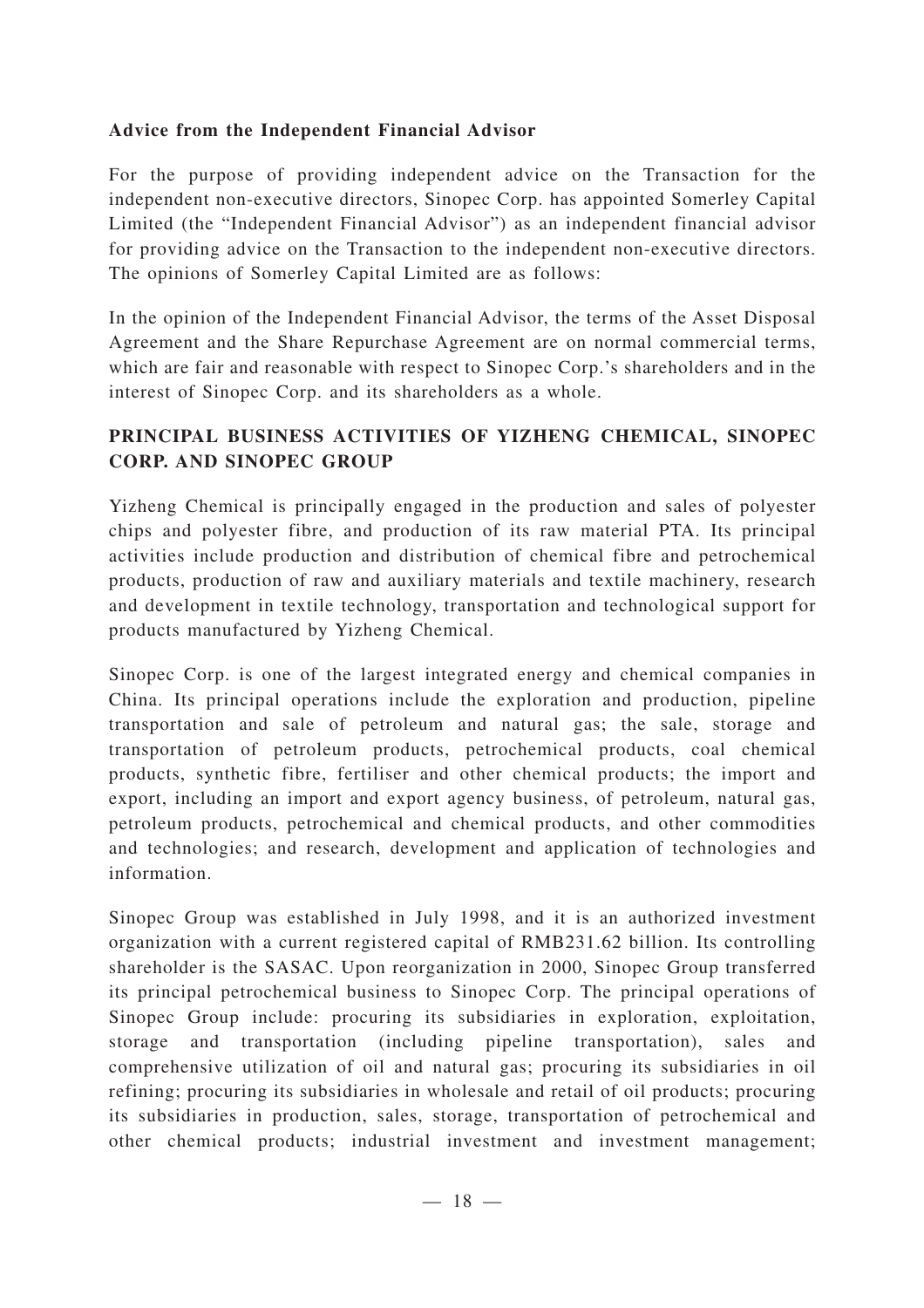exploration and design, construction and installation of petroleum and petrochemical engineering; repairing and maintenance of petroleum and petrochemical equipment; manufacture of mechanical and electrical equipment; technology and information, research and development, application and consultation services of alternative energy products; import and export business.

# **LISTING RULE IMPLICATIONS**

As (i) one or more of the applicable percentage ratios calculated pursuant to Chapter 14 of the Listing Rules in respect of the Disposal will exceed 0.1% but less than 5%; (ii) Sinopec Group (as the controlling shareholder) is a connected person of the Company, and it will become a controlling shareholder of Yizheng Chemical immediately after the completion of the Reorganisation; and (iii) The completion of the Disposal, the Share Repurchase and the Acquisition are inter-conditional, accordingly, the Disposal and the Share Repurchase constitute connection transactions of the Company which are subject to reporting and announcement requirements but exempted from independent shareholders' approval requirement of the Listing Rules.

**Completions of the Transaction Agreements are subject to the satisfaction and/or waiver of the conditions precedent therein and therefore, may or may not proceed. Shareholders and potential investors are advised to exercise caution when dealing in the Shares.**

## **DEFINITIONS**

In this announcement, unless the context otherwise requires, the following expressions shall have the following meanings when used herein:

| "Acquisition"               | the transfer by Sinopec Group of the Incoming Equities<br>to Yizheng Chemical pursuant to the terms and<br>conditions of Acquisition Agreement                                              |
|-----------------------------|---------------------------------------------------------------------------------------------------------------------------------------------------------------------------------------------|
| "Acquisition"<br>Agreement" | Acquisition Agreement between Sinopec Group and<br>Yizheng Chemical dated 12 September 2014 in relation<br>to the transfer by Sinopec Group of the Incoming<br>Equities to Yizheng Chemical |
| "Board"                     | the board of Directors of Sinopec Corp.                                                                                                                                                     |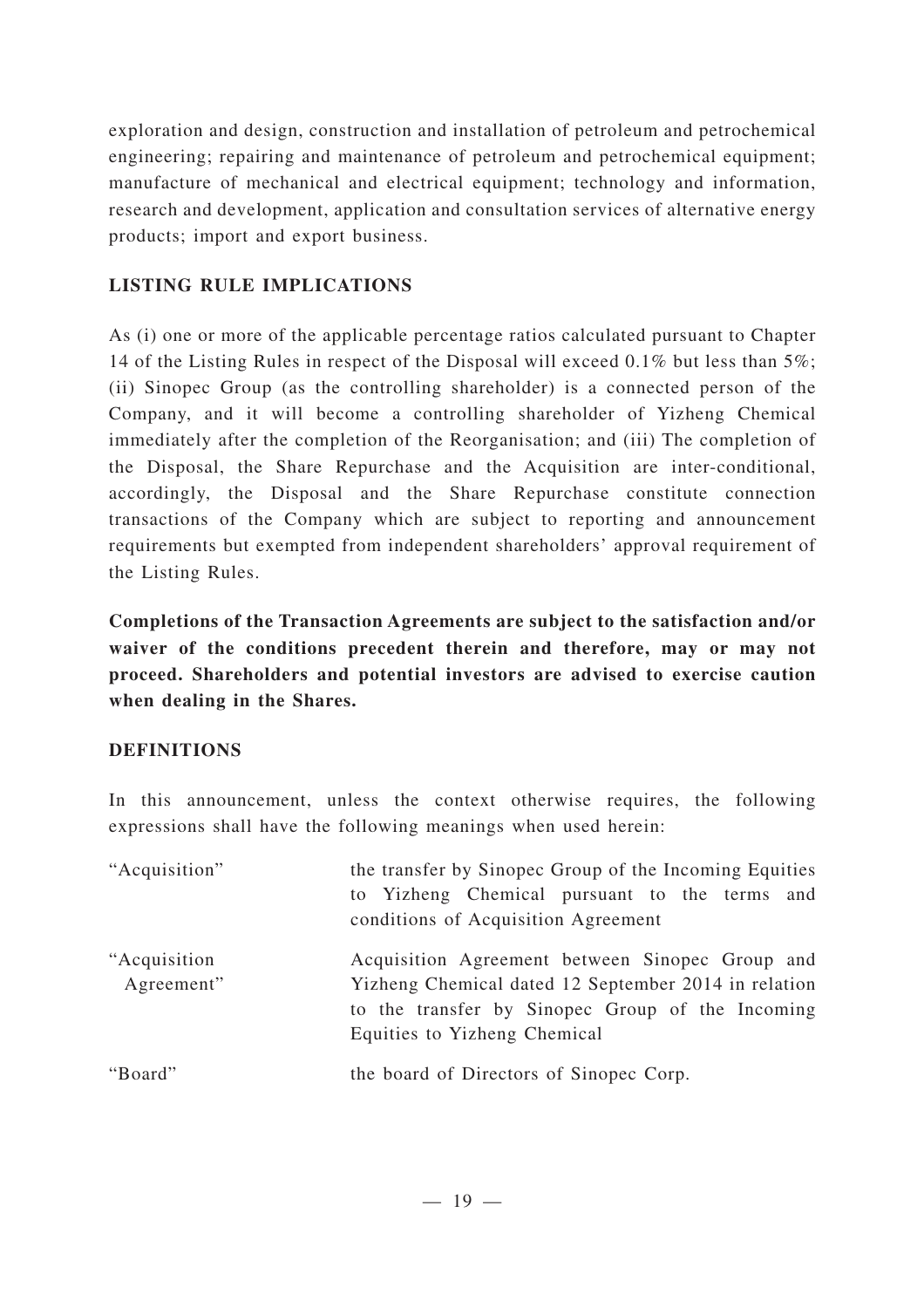| "Company"                    | Sinopec Corp.                                                                                                                                                                                                                             |
|------------------------------|-------------------------------------------------------------------------------------------------------------------------------------------------------------------------------------------------------------------------------------------|
| "connected person"           | has the meaning ascribed to it under the Listing Rules                                                                                                                                                                                    |
| "controlling<br>shareholder" | has the meaning ascribed to it under the Listing Rules                                                                                                                                                                                    |
| "Consideration Shares"       | a total of 9,224 million A shares to be allotted and<br>issued by Yizheng Chemical to Sinopec Group pursuant<br>to Acquisition Agreement as the Consideration of<br>Acquisition at a price of RMB2.61 (equivalent to<br>HK3.24) per share |
| "CSRC"                       | China Securities Regulatory Commission                                                                                                                                                                                                    |
| "Directors"                  | the directors of the Company                                                                                                                                                                                                              |
| "Disposal"                   | the transfer by Yizheng Chemical of the Outgoing<br>Business to Sinopec Corp. pursuant to the terms and<br>conditions of the Disposal Agreement                                                                                           |
| "Disposal Agreement"         | the disposal agreement between Sinopec Corp. and<br>Yizheng Chemical dated 12 September 2014 in relation<br>to the transfer by Yizheng Chemical of the Outgoing<br>Business to Sinopec Corp.                                              |
| "HK\$"                       | Hong Kong dollars, the lawful currency of Hong Kong                                                                                                                                                                                       |
| "Hong Kong"                  | Hong Kong Special Administrative Region of the PRC                                                                                                                                                                                        |
| "Incoming Equities"          | 100% of the equity interests in the SOSC currently held<br>by Sinopec Group                                                                                                                                                               |
| "Last Trading Day"           | 27 May 2014                                                                                                                                                                                                                               |
| "Listing Rules"              | the Rules Governing the Listing of Securities on The<br>Stock Exchange of Hong Kong Limited                                                                                                                                               |
| "Outgoing Business"          | all the assets and liabilities owned by Yizheng Chemical<br>as at the date of this announcement, as more particular<br>described in the section headed "Information on the<br>Outgoing Business" of this announcement                     |
| "PRC"                        | the People's Republic of China, which for the purpose<br>of this announcement excludes Hong Kong, Macau<br>Special Administrative Region and Taiwan                                                                                       |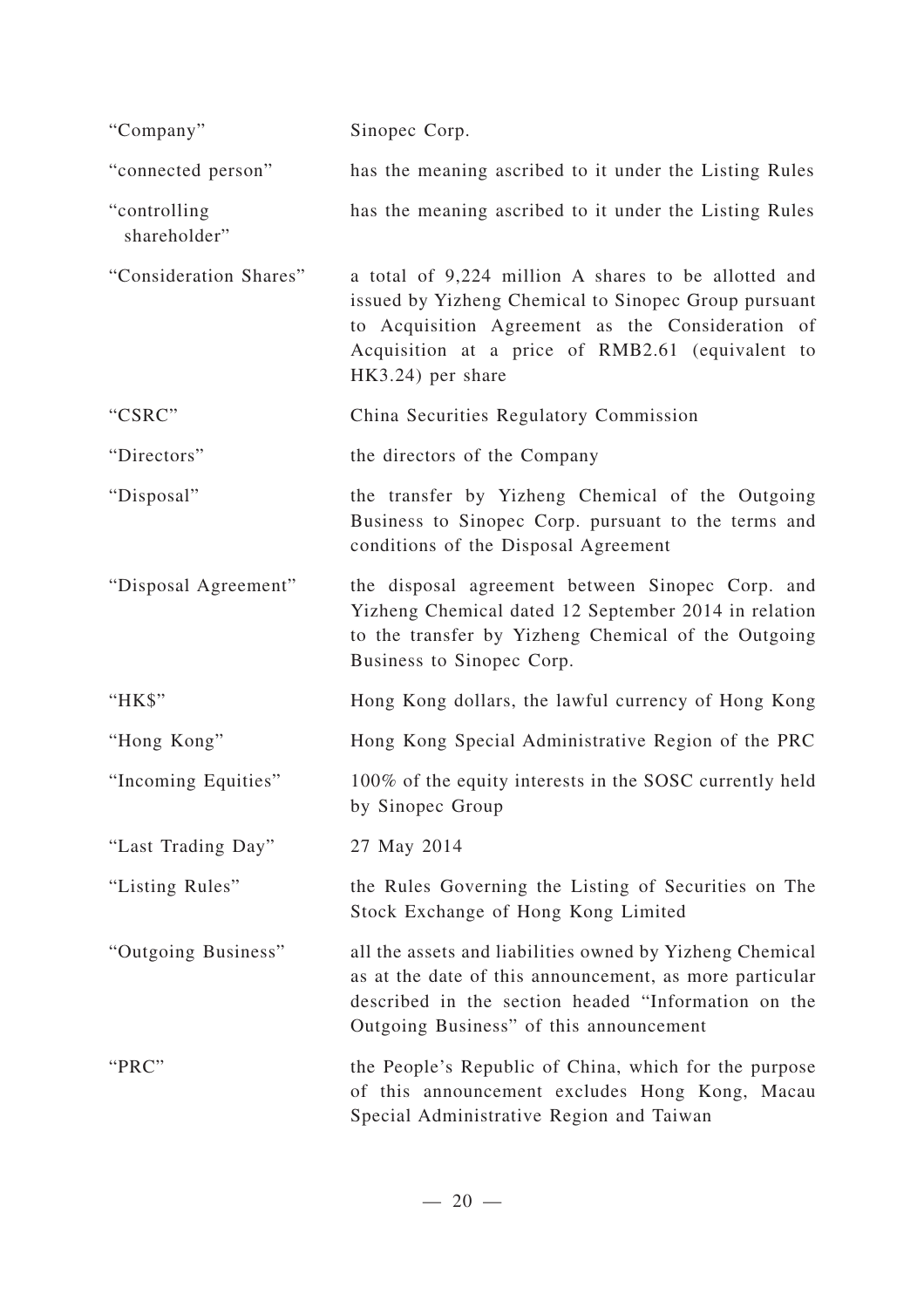| "Reorganisation"                | the Disposal, the Share Repurchase and the Acquisition                                                                                                                                                                                        |
|---------------------------------|-----------------------------------------------------------------------------------------------------------------------------------------------------------------------------------------------------------------------------------------------|
| "RMB"                           | Renminbi, the lawful currency of the PRC                                                                                                                                                                                                      |
| "SASAC"                         | State-owned Assets Supervision and Administration<br>Commission of the State Council                                                                                                                                                          |
| "SSE"                           | The Shanghai Stock Exchange                                                                                                                                                                                                                   |
| "Sinopec Corp."                 | China Petroleum & Chemical Corporation (中國石油化<br>工股份有限公司), a joint stock limited company<br>incorporated in the PRC with limited liability                                                                                                    |
| "Sinopec Group"                 | China Petrochemical Corporation (中國石油化工集團公<br>$\overline{\overline{\mathbb{I}}}$ ), being the controlling shareholder of Sinopec Corp.<br>and the beneficiary controlling Shareholder of the<br>Company                                       |
| "SOSC"                          | Sinopec Oilfield Service Corporation (中石化石油工程<br>技術服務有限公司), a limited liability company<br>established in the PRC as more particularly set out<br>under the section headed "Information on the Incoming<br>Equities" of this announcement     |
| "Share Repurchase"              | the 40.25% of Yizheng Chemical's equity interests<br>currently held by Sinopec Corp. to be repurchased and<br>cancelled by Yizheng Chemical in consideration for the<br><b>Outgoing Business</b>                                              |
| "Share Repurchase<br>Agreement" | the share repurchase agreement between Sinopec Corp.<br>and Yizheng Chemical dated 12 September 2014 in<br>relation to repurchase and cancellation of shares held by<br>Sinopec Corp. by Yizheng Chemical as consideration of<br>the Disposal |
| "Stock Exchange"                | The Stock Exchange of Hong Kong Limited                                                                                                                                                                                                       |
| "Transaction"                   | The Disposal and the Share Repurchase                                                                                                                                                                                                         |
| "Transaction<br>Agreements"     | Disposal<br>Agreement, the<br>Share<br>Repurchase<br>the<br>Agreement and Acquisition Agreement                                                                                                                                               |